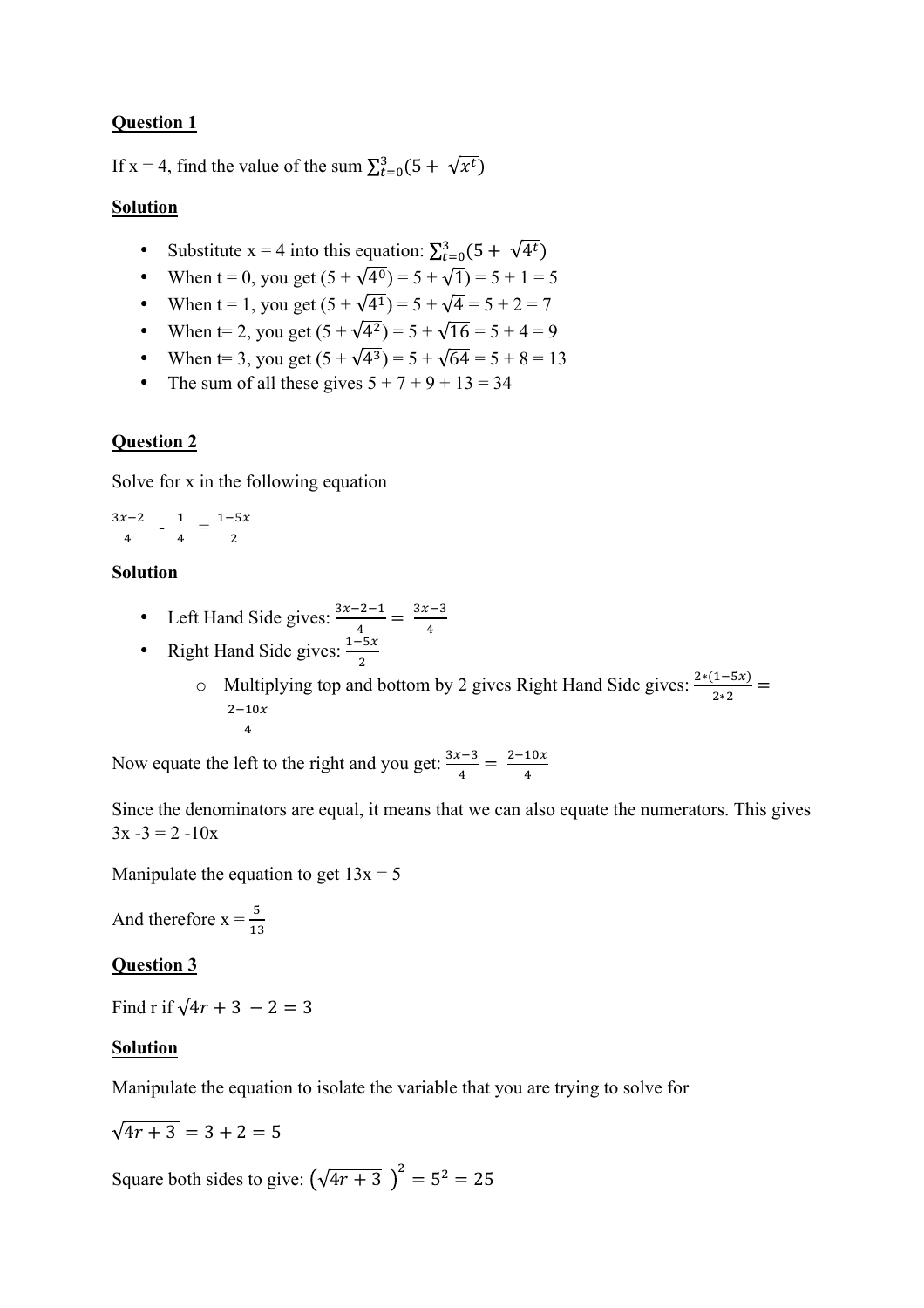On the left: the square root and the power of 2 cancel each other out. We are left with just 4r + 3

Equating both sides gives  $4r + 3 = 25$ 

More manipulation gives:  $4r = 25 - 3 = 22$ 

Divide both sides by 4 and get  $r = \frac{22}{4} = \frac{11}{2}$ 

## **Question 4**

Find the value of the following expression:

$$
4\frac{5}{8} - 3\frac{1}{4} + 1\frac{1}{5}
$$

## **Solution**

- Convert the mixed fractions into improper fractions (i.e. where the numerator is bigger than the denominator)
	- $\circ$  4 $\frac{5}{8}$  becomes  $\frac{37}{8}$
	- $\circ$  3  $\frac{1}{4}$  becomes  $\frac{13}{4}$
	-
	- $\circ$  1  $\frac{1}{5}$  becomes  $\frac{6}{5}$
- Find common denominator
	- o 8 and 4 already have a common denominator between them which is 8. Multiply this by 5 to get a common denominator amongst all  $3 -$ you get 40
- Adjust numerators accordingly before adding them
	- o Multiply 37 by 5, to get 185
	- o Multiply 13 by 10, to get 130
	- $\circ$  Multiply 6 by 6, to get 48
	- $\circ$  Adding these up gives a numerator of 103 (185 130 + 48)
- The new expression of  $\frac{103}{40}$
- Simplifying this gives us  $2\frac{23}{40}$

## **Question 5**

Simplify the following:

 $8^{x} * 8^{3x}$  $2^{3x} * 4^{x+2}$ 

## **Solution**

Denominator

- need the same base before you can add exponents
- **tip:**  $4 = 2^2$
- therefore:  $4^{x+2} = (2^2)^{x+2} = 2^{2x+4}$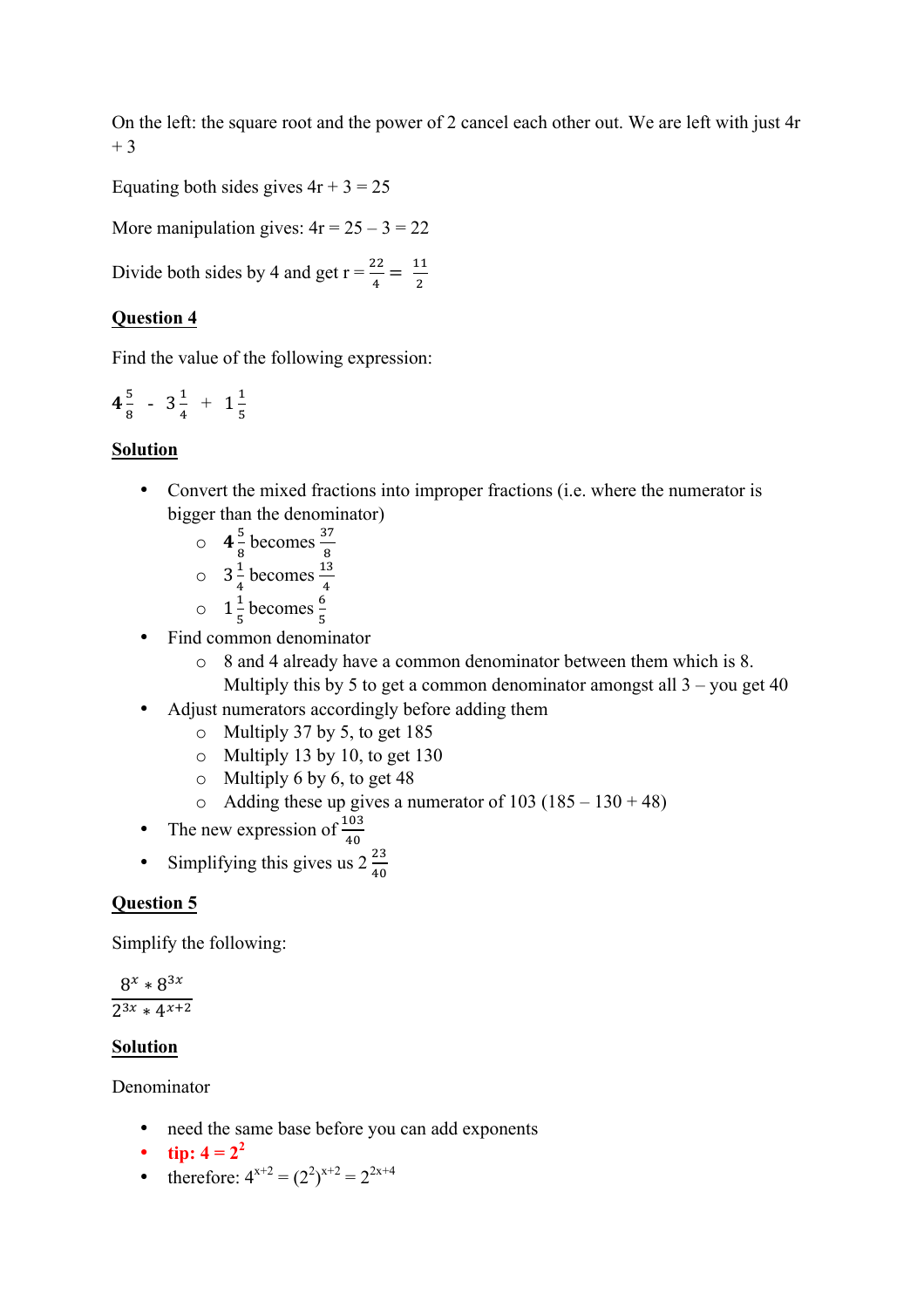- now that you have the same base, you can add the exponents (i.e.  $3x + 2x + 4 = 5x$  $+4)$
- the denominator is therefore equals  $2^{5x+4}$

Numerator

- same base, therefore can add exponents (i.e. add x and 3x to give 4x)
- this gives  $8^{4x}$
- we know that  $8 = 2 \times 2 \times 2 = 2^3$
- therefore  $8^{4x} = (2^3)^{4x} = 2^{12x}$

So you now have the following

 $2^{12x}$  $75x+4$ 

This can be further simplified since you have the same base

- **Tip: division means you have to subtract the exponents**
- **12x**  $(5x + 4) = 12x 5x 4 = 7x 4$

So you now have the following

 $2^{7x-4}$ 

This can be re-written as:  $2^{7x} * 2^{-4}$ 

Remember that a negative exponent means the inverse function

• Therefore  $2^{-4} = \frac{1}{24}$ 2<sup>4</sup>

You now have:  $\frac{2^{7x}}{2^4}$ 

Since  $2^4 = 2 \cdot 2 \cdot 2 \cdot 2 = 16$ , this gives a final answer of  $\frac{2^{7x}}{16}$ 

## **Question 6**

Simplify the following expression:

$$
\frac{x^{\frac{2}{5}} \cdot x^{\frac{2}{3}}}{x^{-\frac{2}{4}}}
$$

#### **Solution**

Denominator

$$
\bullet \quad \frac{2}{4} = \frac{1}{2}
$$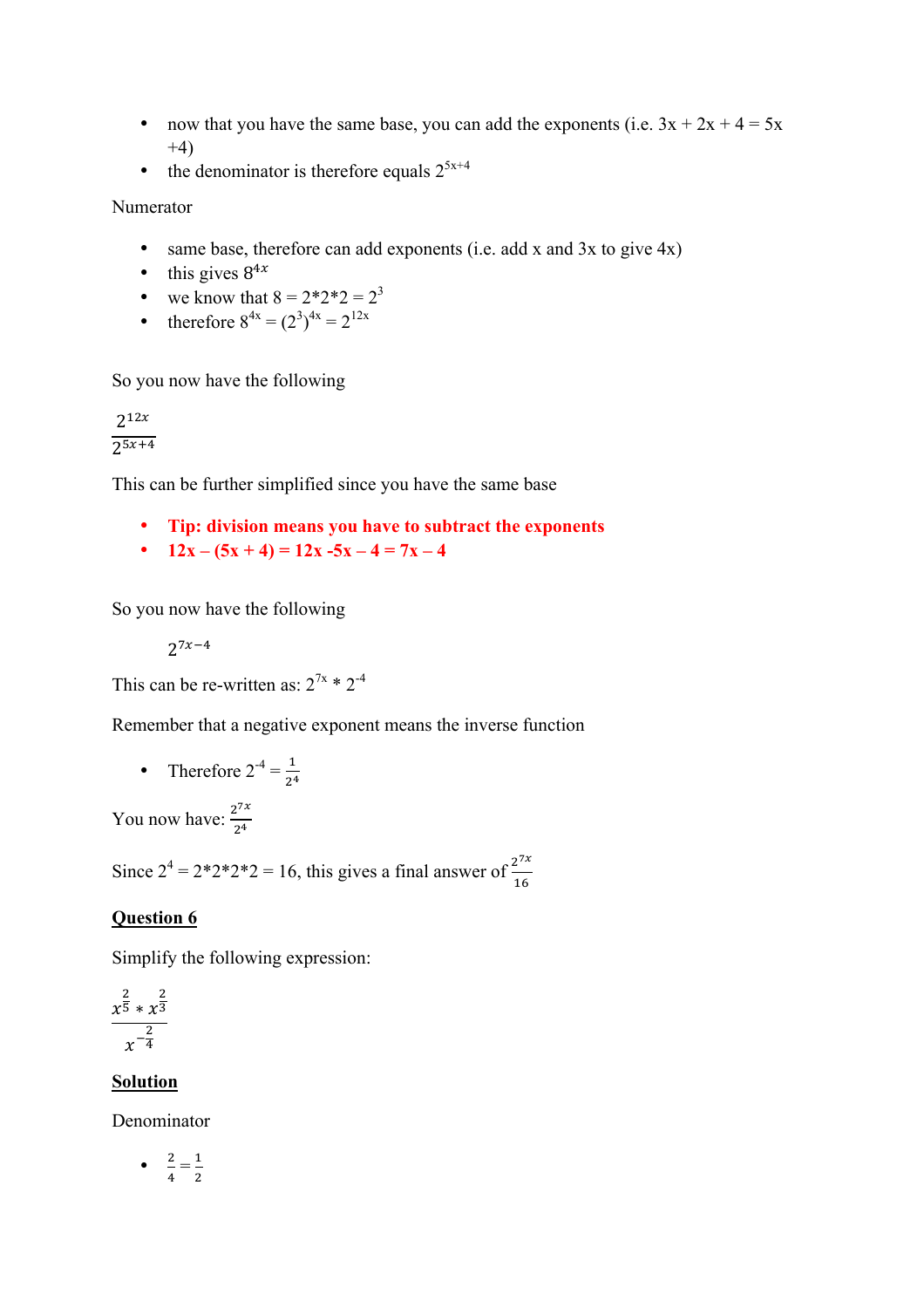- Therefore  $x^{-2/4} = x^{-1/2}$
- This is the same as  $\frac{1}{1}$  $\frac{1}{x^2}$

Numerator

- Same base therefore can add exponents
- Must find common denominator first
- Tip easiest is to multiply the two numbers 3 and 5 to give you 15 as the common denominator
- Adjust the numerators before you add them (i.e. multiply 2 by 3 to get 6; and multiply the other 2 by 5 to get 11). Adding 6 and 10 gives 16
- Therefore  $2/5 + 2/3 = 16/15$
- $x^{2/5} * x^{2/3} = x^{16/15}$

Putting these together gives the following:

 $\frac{16}{x\overline{15}}$ 15  $x^{-\frac{1}{2}}$ 

Because we are dividing where the base is the same we can subtract the exponents,

giving  $(\frac{16}{15} - (-\frac{1}{2}))$ . This is the same as  $\frac{16}{5} + \frac{1}{2}$ 

once again, we need a common denominator, which is 30 (multiplying 15 and 2)

we then adjust the numerators before adding them (multiply 16 by 2 giving 32 and multiply 1 by 15 giving 15). Adding 32 and 15 gives us 47

so we have  $x^{47/30}$ 

 $\frac{47}{30}$  is an improper fraction. This can therefore be further simplified by writing the exponent as a mixed number gives  $1\frac{17}{30}$ 

## **Question 7**

Denzel buys 300 outdoor refuse bags for R300 (VAT included). He sells them for R25.99 for a pack of 20. How much profit did he make?

## **Solution**

This means each bag cost him R1. Therefore a pack of 20 would have cost him R20 (20 \* R1)

How many bags of 20 in a total of 300 bags?  $=$   $\frac{300}{20}$  = 15 bags of 20

He sells the bag of 20 for R25.99. The difference between cost price and revenue received is R5.99 (R25.99 – R20)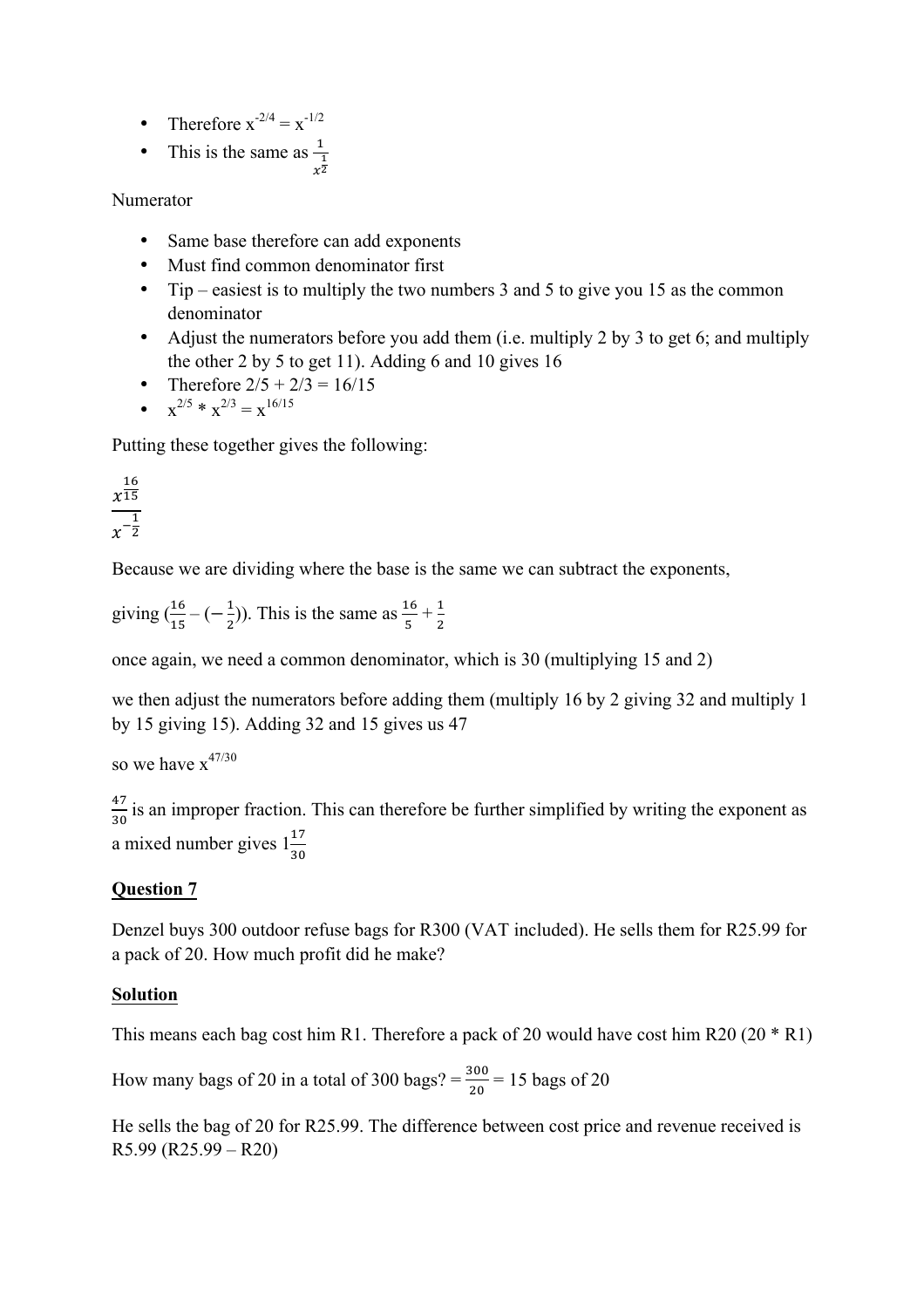Profit per bag of 20 is worked out to be R5.99

Profit on all 15 bags of 20 is then R89.85 (R5.99 \* 15)

#### **Question 8**

Consider the below to be the monthly income of 10 drivers. Find the following:

- Average income
- Median of the incomes
- Mode of the incomes
- The standard deviation
- The quartile deviation

#### **Solution**

The variable x is the income, where  $x1 = 1080$ ,  $x2 = 2000$ .... $x10 = 2930$ 

X can take on 10 different values, therefore n= 10

To find **the average**, use the formula

$$
\frac{1}{n}\sum_{i=1}^{n} x = \frac{1}{10}\sum_{i=1}^{10} x i
$$

This gives  $\frac{1}{10}$  (1080 + 2000 +1580 + 1540 +2500 + 1800 +1580 + 3000 + 3280 + 2930)  $=\frac{1}{10}(21\ 290)$  $= 2 129$ 

To get **the median**, you need to sort the data, giving the below list.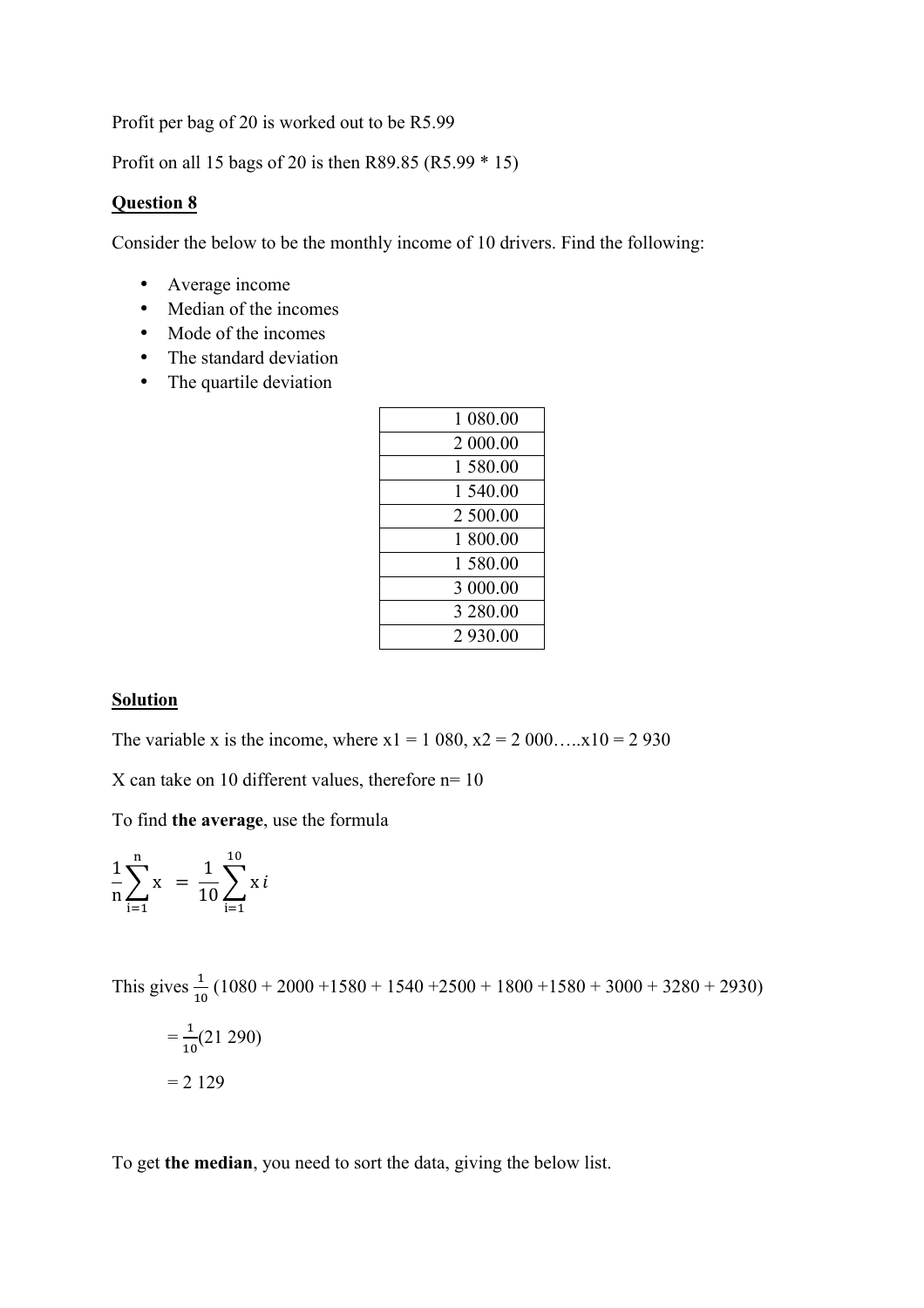| 1 ᲘጸᲘ ᲘᲘ |
|----------|
| 1 540.00 |
| 1 580.00 |
| 1 580.00 |
| 1 800.00 |
| 2000.00  |
| 2 500.00 |
| 2 930.00 |
| 3 000.00 |
| 3 280.00 |

There are 2 middle values (1800 and 2000). Therefore you need to take the average of the two to be the median. Using the formula for arithmetic mean you should get  $\frac{1}{2} \sum_{i=1}^{2} x_i i$ 

The median is therefore  $\frac{1}{2}(1800 + 2000) = \frac{1}{2}(3800) = 1900$ 

**The mode** is the number that occurs most often. In this case that income is 1 580

**The variance** is derived from the formula

$$
\frac{1}{n-1}\sum_{10}^{1}(xi-\bar{x}\,)^2
$$

We have already solved for the arithmetic mean to be 2129, so we get:

$$
\frac{1}{9} \sum_{10}^{1} (xi - 2129)^2
$$

$$
=\frac{1}{9}[(1080-2129)^2+(1540-2129)^2+(1580-2129)^2+(1580-2129)^2+(1800-2129)^2+(2000-2129)^2+(2500-2129)^2+(2930-2129)^2+(3000-2129)^2+(3280-2129)^2]
$$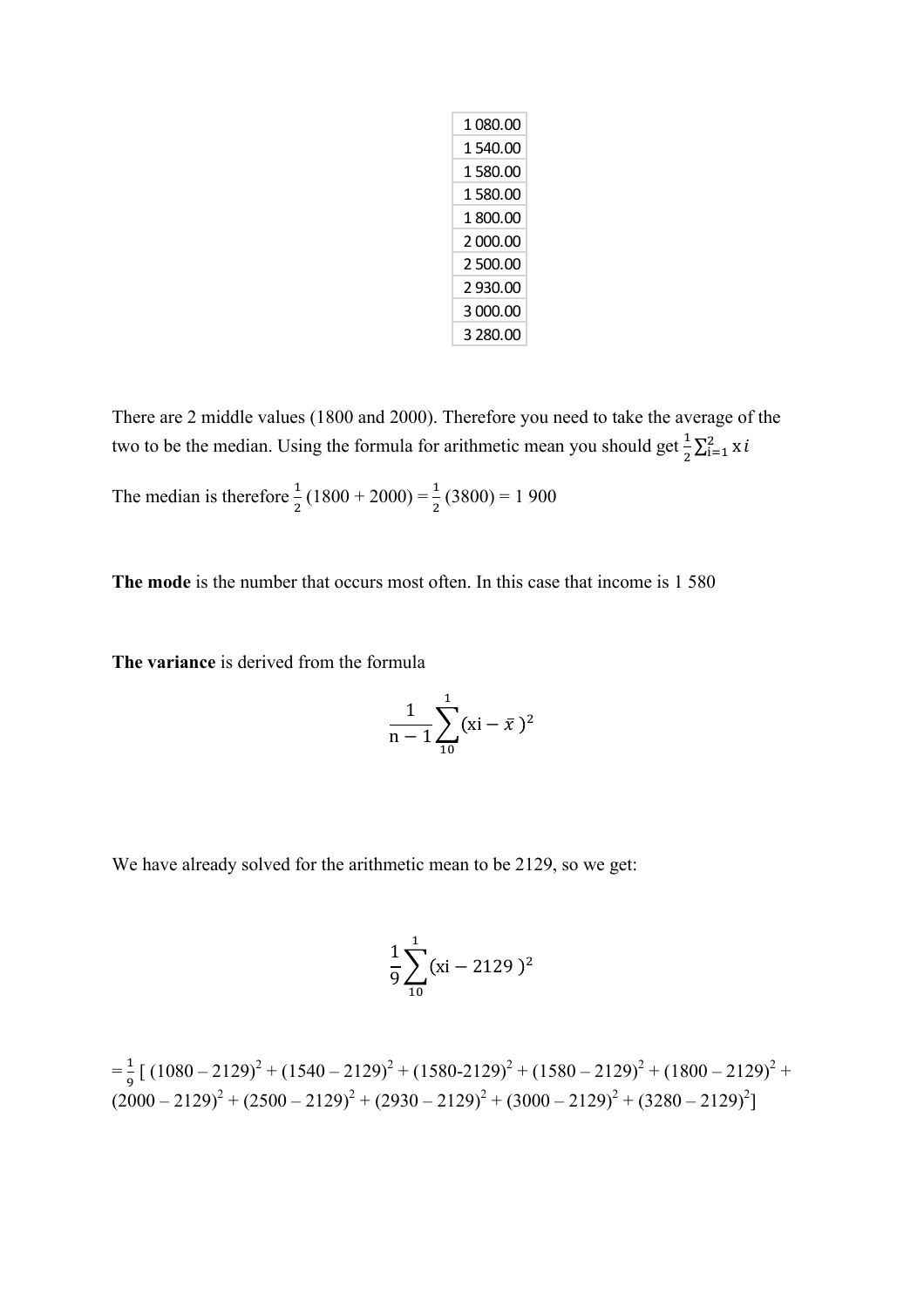$$
=\frac{1}{9}\left[(-1049)^2 + (-589)^2 + (-549)^2 + (-549)^2 + (-329)^2 + (-129)2 + (371)^2 + (801)^2 + (871)^2 + (1151)^2\right]
$$
  
=  $\frac{1}{9}[5\ 037\ 690\ ]$   
= 559 743.33

Remember that **the standard deviation** is the square root of the variance ( $\sqrt{559743.33}$ ) = 748.16

**The quartile deviation** formula is  $\frac{Q3-Q1}{2}$ 

 $Q1 = 1580$ 

 $Q3 = 2930$ 

So  $O3 - O1 = 2930 - 1580 = 1350$ 

Dividing this by 2 gives 675

#### **Question 9**

Given the set of data below, draw the box and whiskers plot

4, 17, 7, 14, 18, 12, 3, 16, 10, 4, 4, 11

#### **Solution**

First order the data

3, 4, 4, 4, 7, 10, 11, 12, 14, 16, 17, 18 Find values for Q1, Q2, Q3 and Q4  $Q1 = \frac{1}{2}(4 + 4) = 4$  $Q2 = \frac{1}{2}(10 + 11) = 10.5$  $Q3 = \frac{1}{2}(14 + 16) = 15$ 

…then draw

## **Question 10**

The pollution level in the city centre at 06:00 is 25 parts per million particles and it grows linearly by 30 parts per million particles every hour. Determine the linear equation that relates the pollution y with elapsed time x.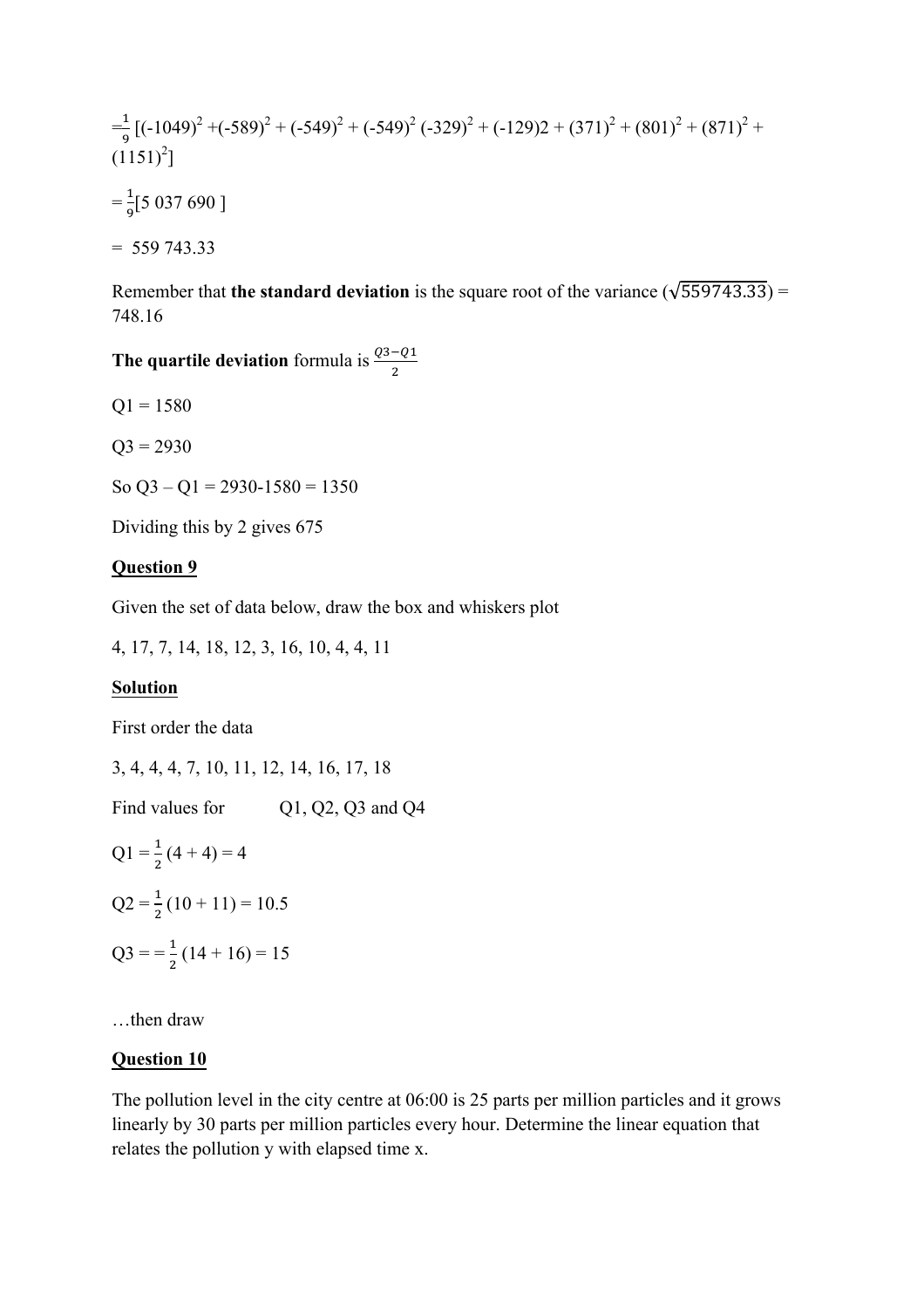**Tip:** The best way to solve such an equation is to look out for key words such as:

| <b>Mathematical</b><br>representation | <b>Descriptive words examples</b>    |
|---------------------------------------|--------------------------------------|
| Addition $(+)$                        | Sum; Increased; And; Grows;<br>Added |
| Subtraction (-)                       | Less than; Less                      |
| Multiplication $(x)$                  | Times; Per                           |
| Equals to $(=)$                       | Result                               |

## **Solution**

We are told that the variable y indicates pollution and the variable x indicates elapsed time.

The first line says "the pollution level in the city centre at  $06:00$  is  $25$  parts per million"

So from this alone we can say:

## $v=25$

Then it continues to say "**it grows** linearly by **30** parts **per** million **every hour**"

From this statement, we know we need to add (+) something to our first equation. We also know that we need to multiply (x) the number 30 with something [grows = plus; per = multiply].

Notice that the last part is talking about elapsed time x ("every hour"). Which gives you what you must multiply 30 with.

So, from this we finally get:

## $y = 25 + 30x$

## **Question 11**

A tutor at a college is required to do teaching and research for at most 40 hours per week. His research work pays R30 per hour and teaching pays R70 per hour. The tutor needs at least R2000 per week for his own studies.

Let x be the number of hours he spent for research per week.

Let y be the number of hours he spent for teaching per week.

Derive the system of inequalities that shows the number of hours he can spend on research and teaching.

**Tip:** The best way to derive a system of linear inequalities from word statements is to remember the following: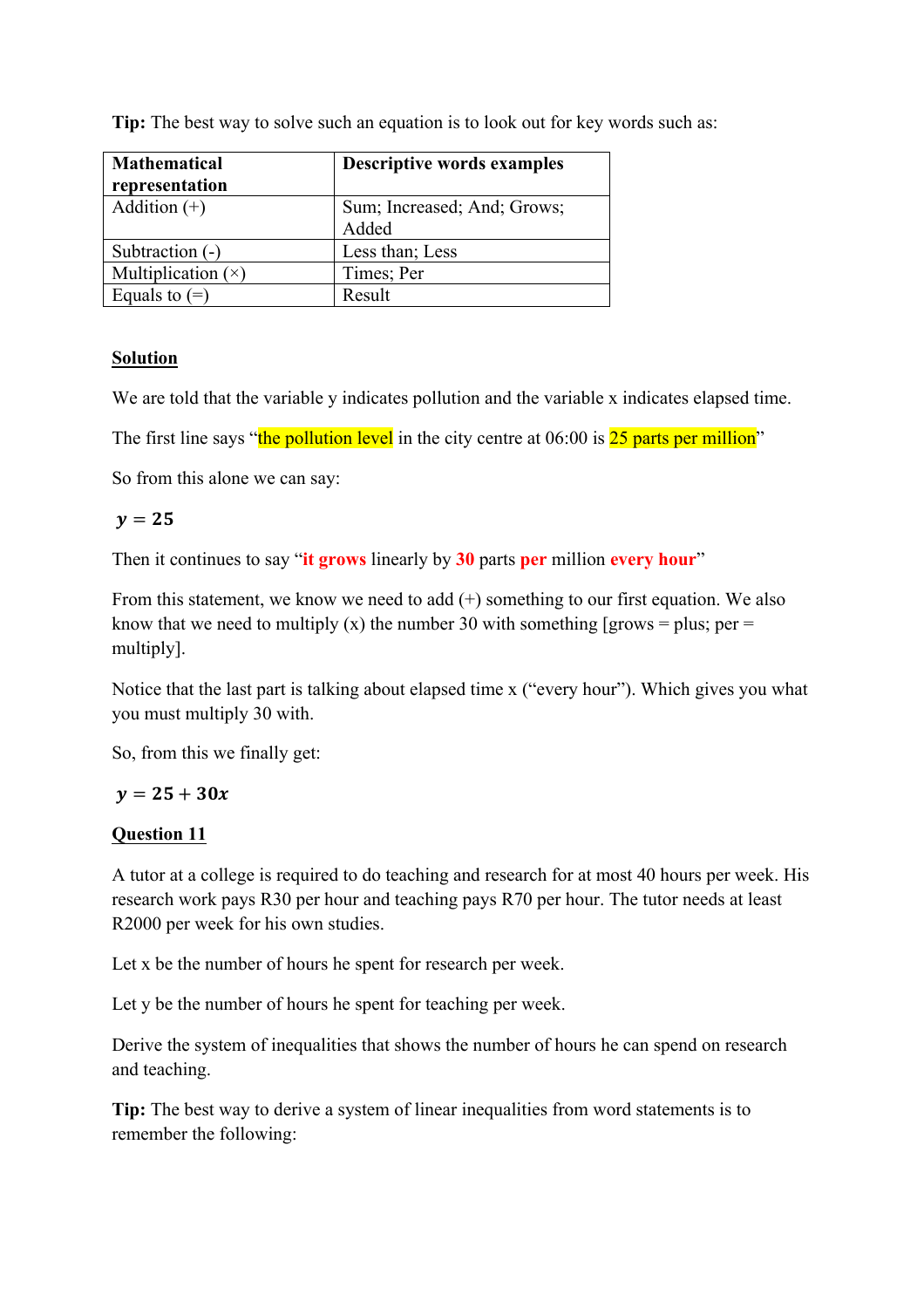| <b>Descriptive words</b> | <b>Inequality</b> |
|--------------------------|-------------------|
| At least                 |                   |
| Minimum                  | >                 |
| Not smaller than         |                   |
| At most                  |                   |
| Maximum                  | $\,<$             |
| Not more than            |                   |
| Greater than             |                   |
| More than                | >                 |
| Above                    |                   |
| Less than                |                   |
| Smaller than             | ←                 |
| <b>Below</b>             |                   |

## **Solution**

They ask us here to determine a "system" of inequalities. Meaning we have to derive more than one inequality.

The first sentence tell us that the tutor is "required to do teaching **and** research for **at most** 40 hours per week"

From this statement we already know that x represents teaching hours per week and y represent research hours per week. Remember that the descriptive word "and" means addition  $(+).$ 

We also know that "at most" is represented by the inequality **"≤"**.

So from this we get,

## $x + y \le 40$

The second sentence tells us that his research pays 30 **per** hour **and** teaching pays R70 **per** hour. It also tells us that he needs **at least** R2000 per week for his own studies.

Remember that the descriptive word "per" means multiplication (x). For research we have  $30 \times x$  hours of research per week =  $30x$ For teaching we have  $70 \times y$  hours of teaching per week =  $70y$ 

And to complete our inequality, we take into account the last statement where "at least" is represented by "≥".

So from this we get,

## $30x + 70y \ge 2000$

Finally, our system of inequalities is:

 $x + v \leq 40$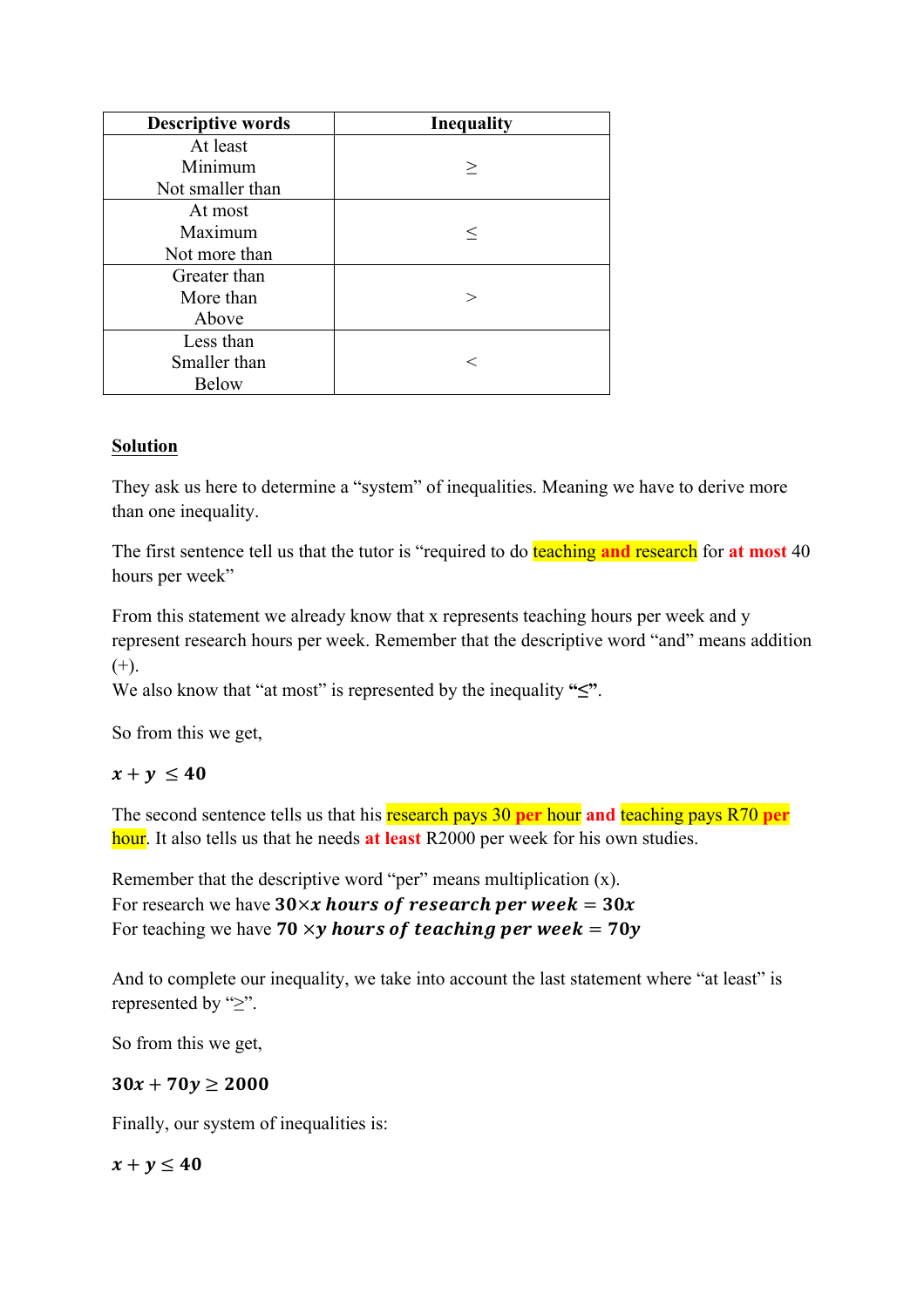## $30x + 70y \ge 2000$

## **Question 12**

Consider the following diagram:



Derive an inequality that represents the above.

## **Tip:**

An open circle indicates strictly less than " $\leq$ " or strictly greater than " $\geq$ ". A closed or shaded circle indicates less than or equal to " $\leq$ " or greater than or equal to" $\geq$ ".

## **Solution**

We are only dealing with x here meaning that the above diagram indicates that x lies between two values.

Let's consider the shaded circle. The line moves from the circle to the right, it includes numbers that are greater than or equal to 4.

Let's consider the open circle. The line moves from the circle towards the left, it includes numbers that are less than 9.

Putting this together, we get:

## $4 \leq x < 9$

## **Question 13**

Draw the graphical representation of the following inequalities

 $x - y > 2$  $x + 2y \ge -2$ 

**Tip:** There are few easy steps to follow when you need to draw a graph.

**Step 1**: Rewrite the inequality to make y the subject of the formula

**Step 2**: Find the y-intercept by making  $x = 0$ . This is the point  $(0; y)$ 

**Step 3**: Find the x-intercept by making  $y = 0$ . This is the point  $(x; 0)$ 

**Step 4**: Plot your points on the graph

**Step 5**: Colour or use lines to indicate the region of all  $(x, y)$  points that satisfy the inequality Then the overlapping part of both inequalities is the solution.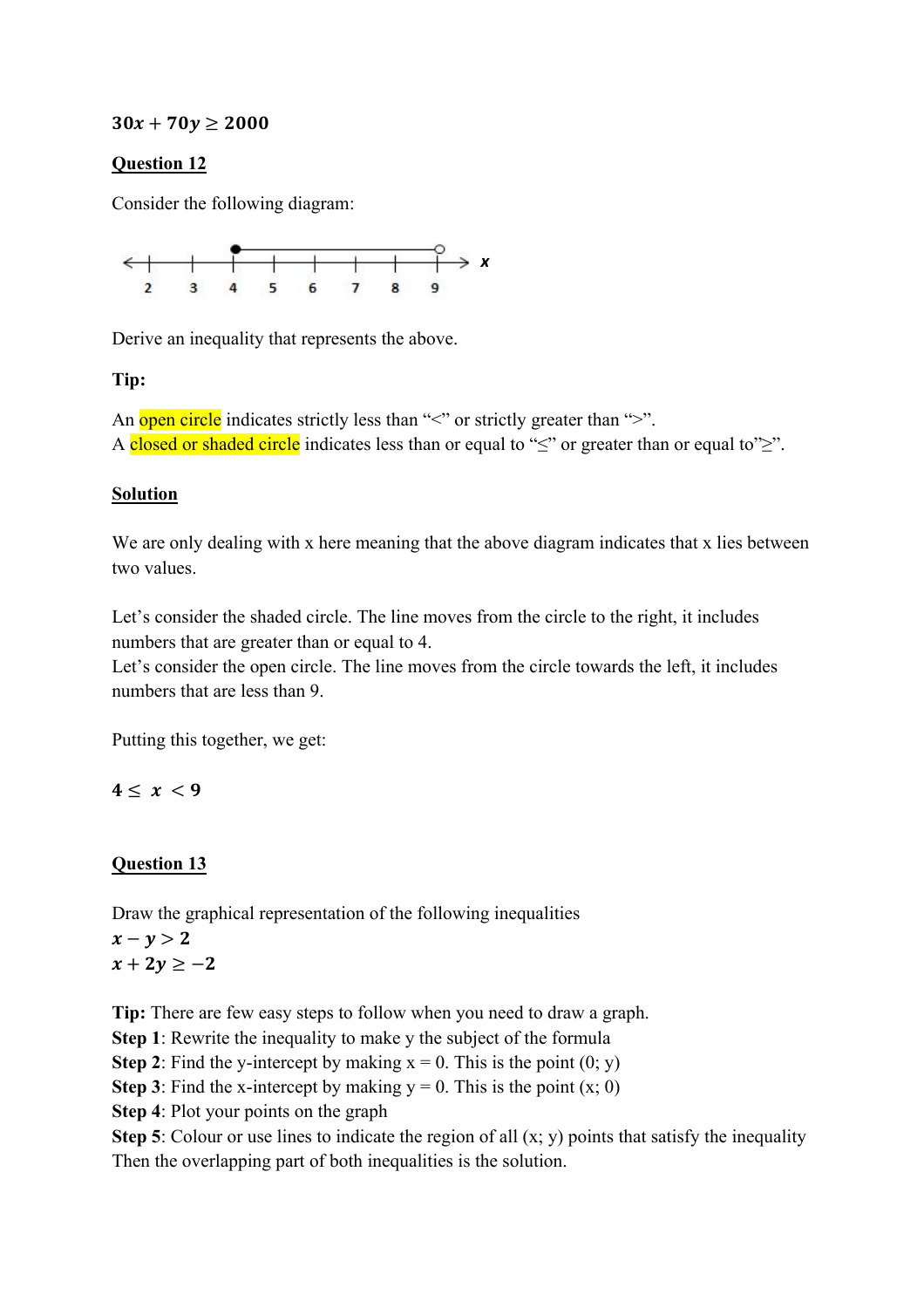## **Solution**

Let's follow the steps. Starting with rewriting the inequalities to obtain y on the left-hand side:

For the first inequality it is

 $x - y > 2$  $-y > 2 - x$  $y < -2 + x$ 

*The sign changed from > to < because we divided by a negative number*.

For the second inequality it is

 $x + 2y \ge -2$  $2y \ge -2 - x$  $y \ge -1 - \frac{1}{2}$  $\frac{1}{2}x$ 

The y- intercepts are:

Inequality 1:  $y < -2 + x \rightarrow y < -2 + 0 \rightarrow y < -2$  $(0; -2)$ Inequality 2:  $y \ge -1 - \frac{1}{2}x \rightarrow y \ge -1 - \frac{1}{2}(0) \rightarrow y \ge -1$  $(0; -1)$ 

The x –intercepts are: Inequality 1:  $y < -2 + x \rightarrow 0 < -2 + x \rightarrow x > 2$  $(2; 0)$ Inequality 2:  $y \ge -1 - \frac{1}{2}x \rightarrow 0 \ge -1 - \frac{1}{2}x \rightarrow x \ge -2$  $(-2; 0)$ 

Now to graph the inequalities

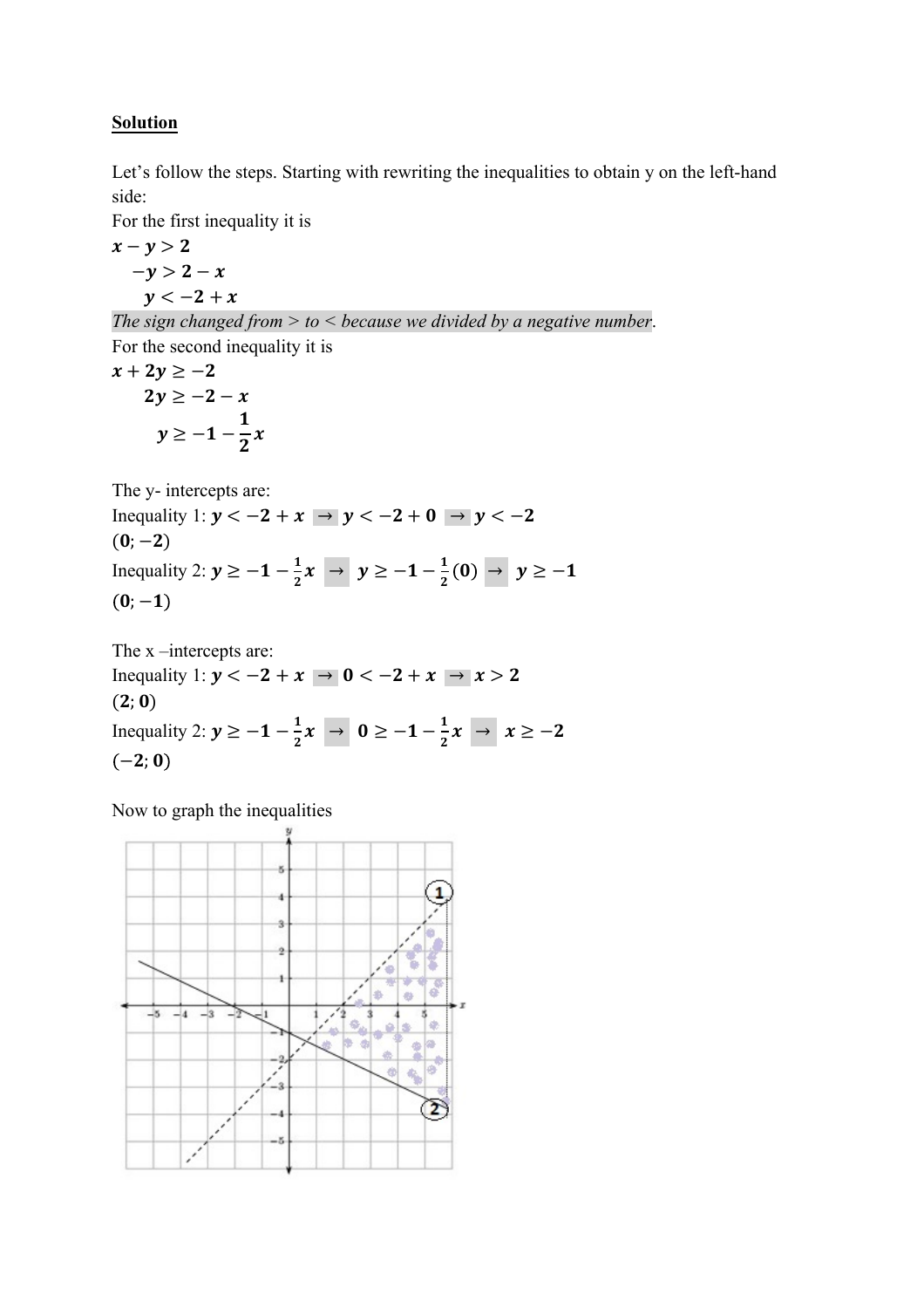**Question 14** The quadratic function

 $y-6 = 3[(x-2)(x-1)]$ 

Can be rewritten in the form  $y = ax^2 + bx + c$ . Identify the constants a, b and c.

**Tip:** After multiplying out your equation, "a" will be the number before  $x^2$ , "b" will be the number before x and "c" will be the stand alone number. Remember to also include the sign before the number (positive or negative).

## **Solution**

$$
y-6 = 3[(x-2)(x-1)]
$$
  
\n
$$
y-6 = 3[x2-x-2x+2]
$$
  
\n
$$
y-6 = 3[x2-3x+2]
$$
  
\n
$$
y-6 = 3x2-9x+6
$$
  
\n
$$
y = 3x2-9x+12
$$

From this we see that:  $a = +3 = 3$  $b = -9$  $c = +12 = 12$ 

## **Question 15**

Find the vertex of the following function

 $y = x^2 + 14x + 40$ 

**Tip:** The vertex is also known as the turning point. The value of x at the vertex is calculated by using the formula  $x_m = \frac{-b}{2a}$ .

The value of y at the vertex is found by substituting the value of x into the quadratic function.

#### **Solution**

 $v = x^2 + 14x + 40$ 

From our quadratic function, we already know that,

 $a = 1$  $b = 14$  $c = 40$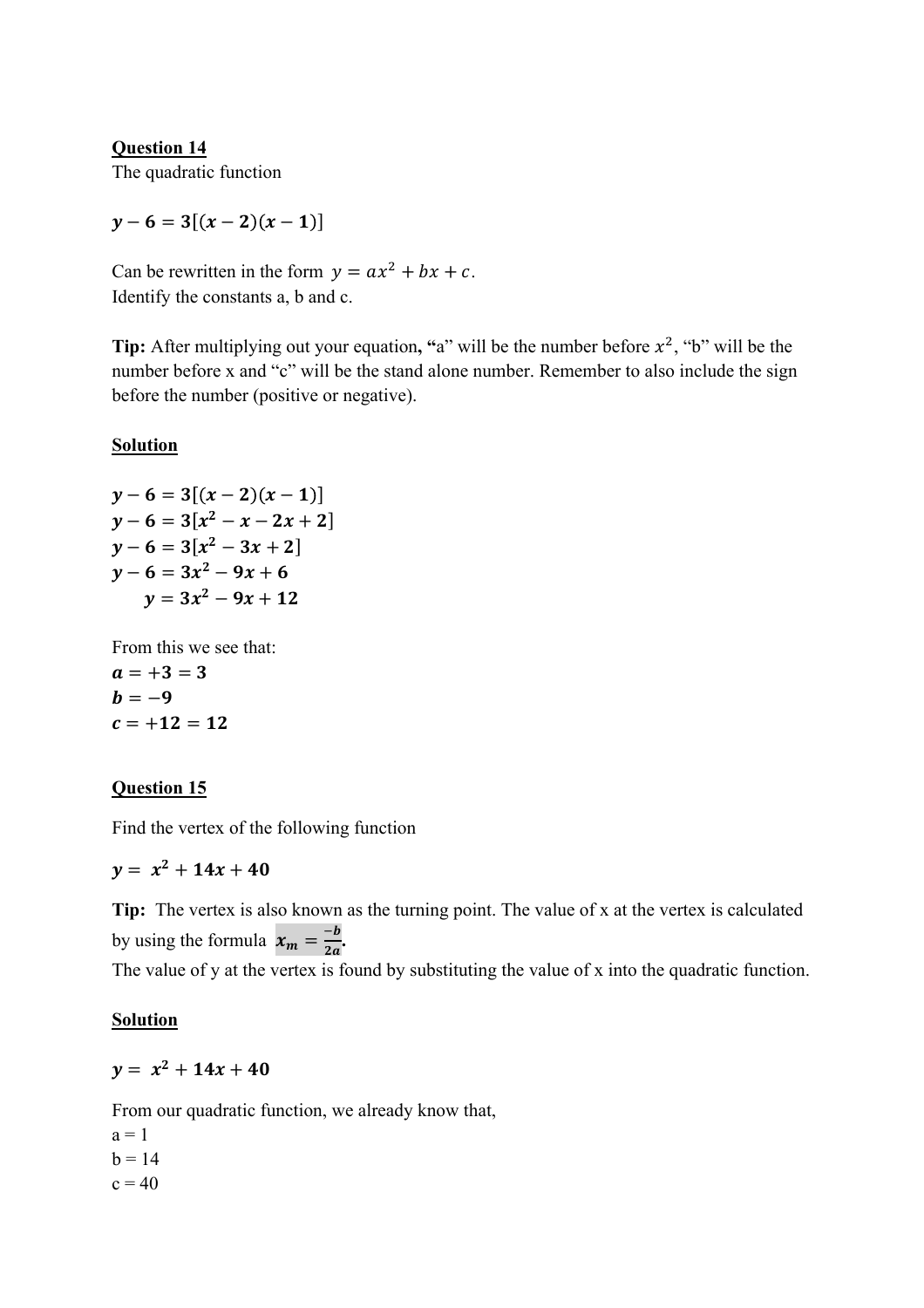Therefore,

$$
x_m = \frac{-b}{2a} = \frac{-14}{2 \times 1} = \frac{-14}{2} = -7
$$

Substituting this back into the quadratic function,

$$
y = x^2 + 14x + 40
$$

$$
y = (-7)^2 + 14(-7) + 40
$$

$$
y = 49 - 98 + 40 = -9
$$

Finally, the vertex is at the point  $(-7, -9)$ 

#### **Question 16**

Simplify the expression

## $log_7 49^{-1}$

**Tip:** A log is just another way to write an exponent! We can use three easy steps to solve such problems.

**Step 1**: Set the log equal to x **Step 2**: Use the definition of a log to write the equation in exponential form i.e. *if*  $y = a^x$  with  $a > 0$  and  $a \ne 1$ , then  $\log_a y = x$ **Step 3**: Solve for x

#### **Solution**

First we notice that any expression written as  $a^{-1}$ , can also be written as  $\frac{1}{a}$ 

So, 
$$
log_7 49^{-1} = log_7 \frac{1}{49}
$$

Now we follow the steps.

Let's set our log to x,

$$
log_7\frac{1}{49}=x
$$

Then use the definition to write it as an exponent,

$$
7^x=\frac{1}{49}
$$

And now we solve for x,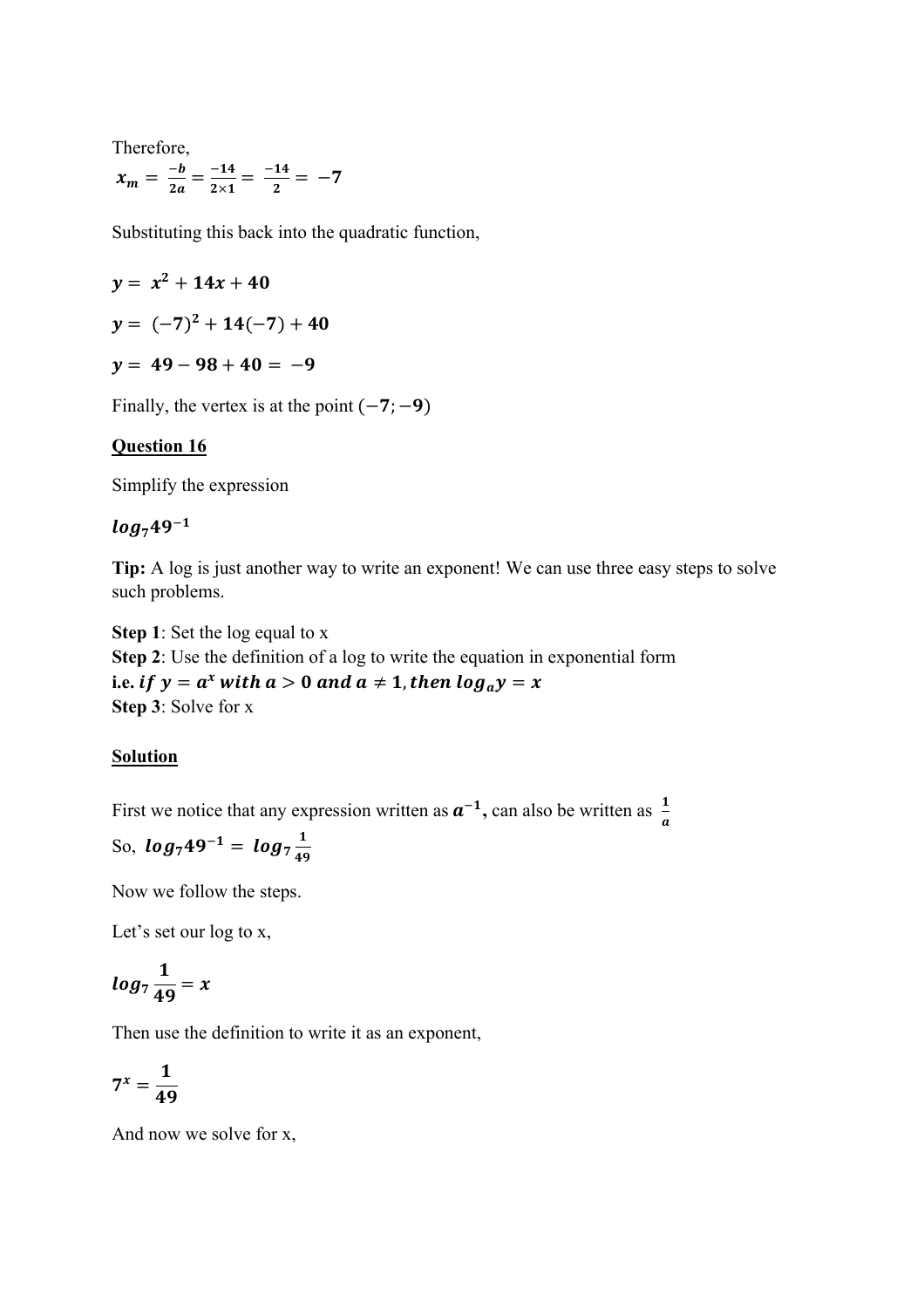The best way to solve for x is to think about how the equation on the right hand side can be written in a similar form to the left hand side. For example, we know that:

$$
49=7^2
$$

So,

$$
7^x = \frac{1}{49} = \frac{1}{7^2}
$$

Which already know can be written as:

 $7^x = 7^{-2}$ 

And finally,

$$
x = -2
$$

## **Question 17**

Find the equation of the line that passes through the points (-3; 8) and (4,-2)

**Tip:** The basic form a linear equation is  $y = ax + b$ 

Where  $\bf{a}$  is the **slope of the line** and  $\bf{b}$  is the intercept on the  $\bf{y}$  –  $\bf{axis}$ .

To find the slope a line, we use the formula  $\mathbf{a} = \frac{y_2 - y_1}{x_2 - x_1}$ 

To find b, since the line passes through both given points, either point can be used to find b by substituting the x and y value of the selected point into our line after having found a.

#### **Solution**

Let  $(x_1; y_1) = (-3; 8)$  and  $(x_2; y_2) = (4; -2)$ 

Let's start with finding a,

$$
a = \frac{-2 - 8}{4 - (-3)}
$$
  

$$
a = \frac{-10}{7}
$$

This reduces our general expression to:

$$
y=-\frac{10}{7}x+b
$$

To find b, let us use the point  $(x_2; y_2) = (4; -2)$ , remember you can use either point and you will still get to the same answer. So,

$$
y = -\frac{10}{7}x + b
$$
  

$$
y_2 = -\frac{10}{7}x_2 + b
$$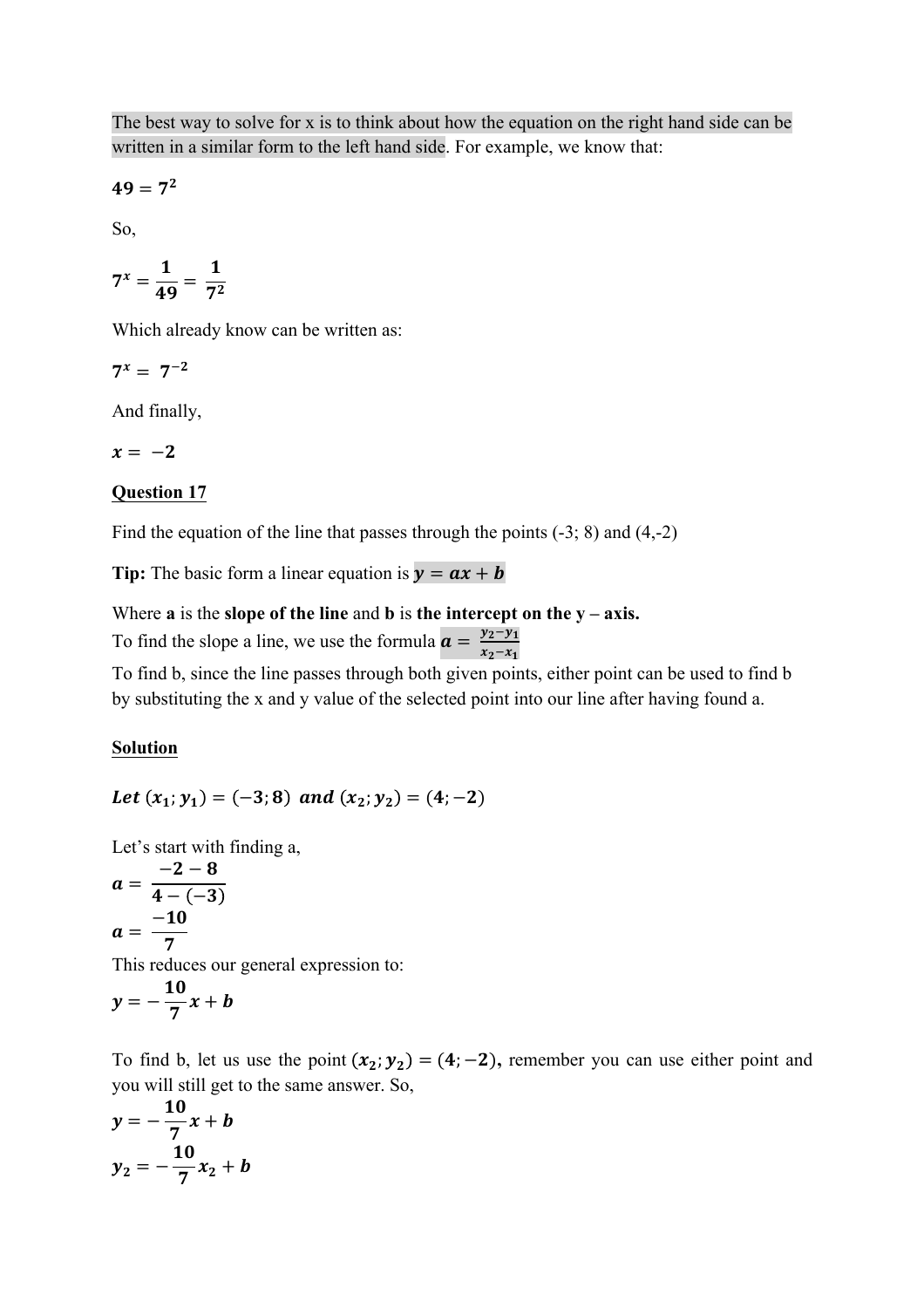$$
-2 = -\frac{10}{7}(4) + b
$$
  

$$
-2 = -\frac{10 \times 4}{7} + b
$$
  

$$
-2 = -\frac{40}{7} + b
$$
  

$$
\frac{26}{7} = b
$$

The expression for the line passing through the points  $(-3, 8)$  and  $(4,-2)$  is therefore

$$
y = -\frac{10}{7}x + \frac{26}{7}
$$

## **Question 18**

It is assumed that consumption C depends on income I and this relationship takes the form of the linear function

 $c = aI + b$ 

When I is R500, C is R550. When I is R1000, C is R800. Find the linear function that is parallel to the above.

**Tip:** It makes it easier to solve such equations if we consider the characteristics of a straight line

| Specific cases of a straight line   | <b>Characteristics and descriptions</b> |
|-------------------------------------|-----------------------------------------|
| Two lines that are parallel         | Both lines will have the same slope     |
| A straight line that passes through | There is no constant term (b-value) in  |
| the origin                          | the equation                            |
| A line that is parallel to the x-   | Expression is $y = b$ where b is the    |
| axis.                               | intercept on the y-axis                 |
| Two lines that intersect at         | One line has a positive slope while the |
| the origin                          | other has a negative slope – both with  |
|                                     | $b=0$                                   |
| A line parallel to the y-axis.      | Expression is $x = c$ where c is the    |
|                                     | intercept on the x-axis.                |

#### **Solution**

We know that when I = 500, C = 550 and when I = 1000, C = 800. Giving us the following points

 $(I_1; C_1) = (500; 550)$  $(I_2; C_2) = (1000; 800)$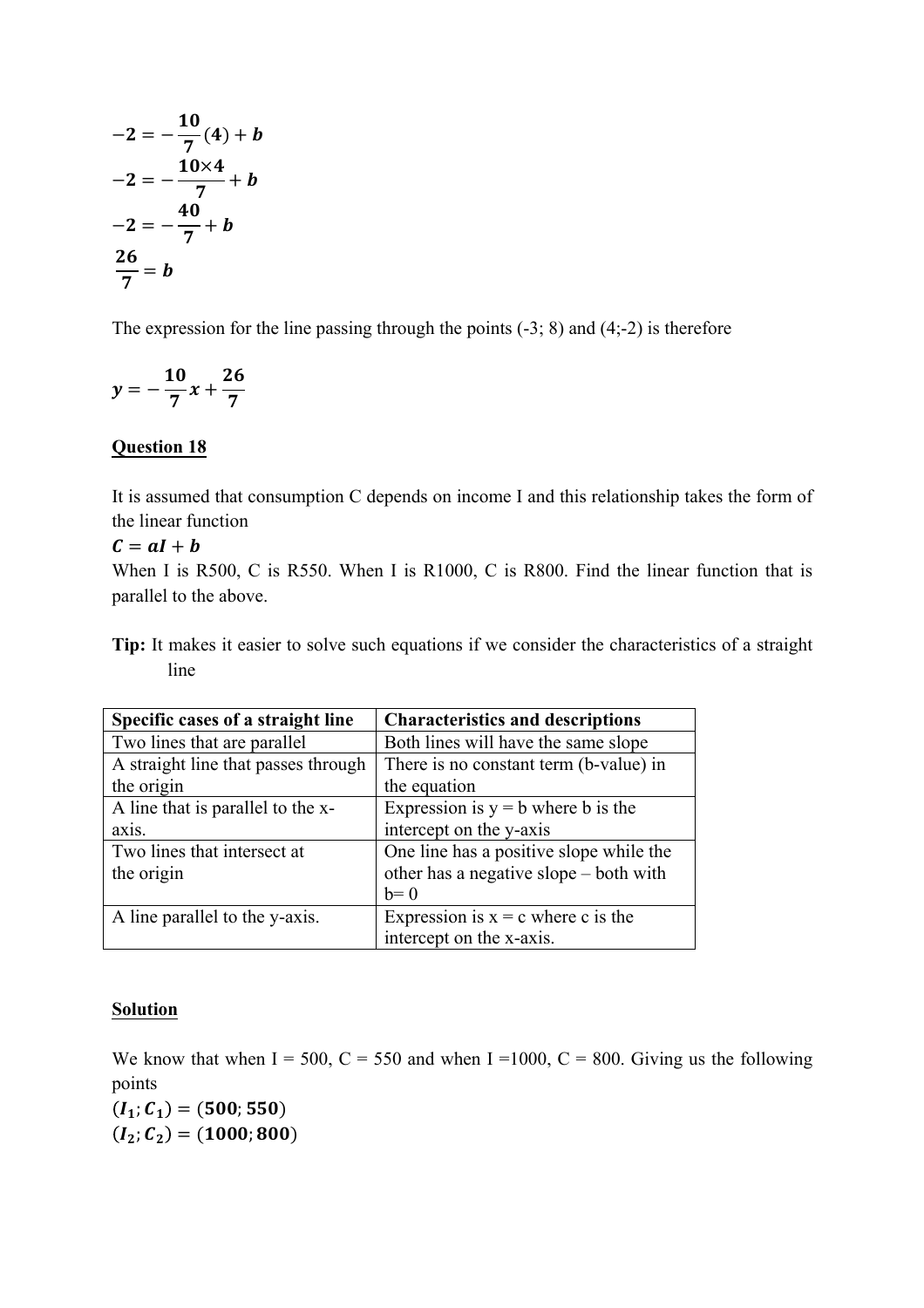We know that any line parallel to our equation will have the same slope, so let us find the slope a.

 $a = \frac{c_2 - c_1}{l_2 - l_1} = \frac{800 - 550}{1000 - 500} = \frac{250}{500} = \frac{1}{2}$ 

So finally, our linear function will be parallel to any other linear equation of the form  $c=\frac{1}{2}$  $\frac{1}{2}$  $I + b$ 

## **Question 19**

Consider the following table

| <b>Item</b> | 2010  |          | 2012         |          |  |
|-------------|-------|----------|--------------|----------|--|
|             | Price | Quantity | <b>Price</b> | Quantity |  |
|             | 260   | 200      | 520          | 380      |  |
|             | 250   | 550      | 265          | 350      |  |

Calculate the Laspeyres price index for 2012 using 2010 as the base year. **Tip:**

We know that the Laspeyres price index is calculated as

$$
P_l(n) = \frac{\sum p_n q_0}{\sum p_0 q_0} \times 100
$$

Where,

 $p_n$  is the price in the nth year  $p_0$  is the price in the base year  $q_0$  is the quantity in the base year

## **Solution**

It is easier to answer this question by constructing a table

| <b>Item</b> | 2010               |         | 2012                              |       |                     |                     |     |                             |
|-------------|--------------------|---------|-----------------------------------|-------|---------------------|---------------------|-----|-----------------------------|
|             | $\boldsymbol{p_0}$ | $q_{0}$ | $\boldsymbol{p}_{\boldsymbol{n}}$ | $q_n$ | $p_0 \times q_0$    |                     |     | $p_n \times q_0$            |
| A           | 260                | 200     | 520                               | 380   | 260                 | 200<br>$\mathbf{X}$ |     | $= 520 \times 200 = 104000$ |
|             |                    |         |                                   |       | 52000               |                     |     |                             |
| Β           | 250                | 650     | 265                               | 350   | 250<br>$\mathbf{X}$ | 650                 | $=$ | $265 \times 650 = 172250$   |
|             |                    |         |                                   |       | 162500              |                     |     |                             |
| Total       |                    |         |                                   |       | $p_0q_0$            |                     |     | $p_nq_0 = 276250$           |
|             |                    |         |                                   |       |                     | $= 214500$          |     |                             |

Therefore, our Laspeyres price index for 2012 is calculated as

$$
P_{l}(2012)=\frac{\sum p_{2012}q_{2010}}{\sum p_{2010}q_{2010}}\times 100=\frac{276250}{214500}\times 100=128.79
$$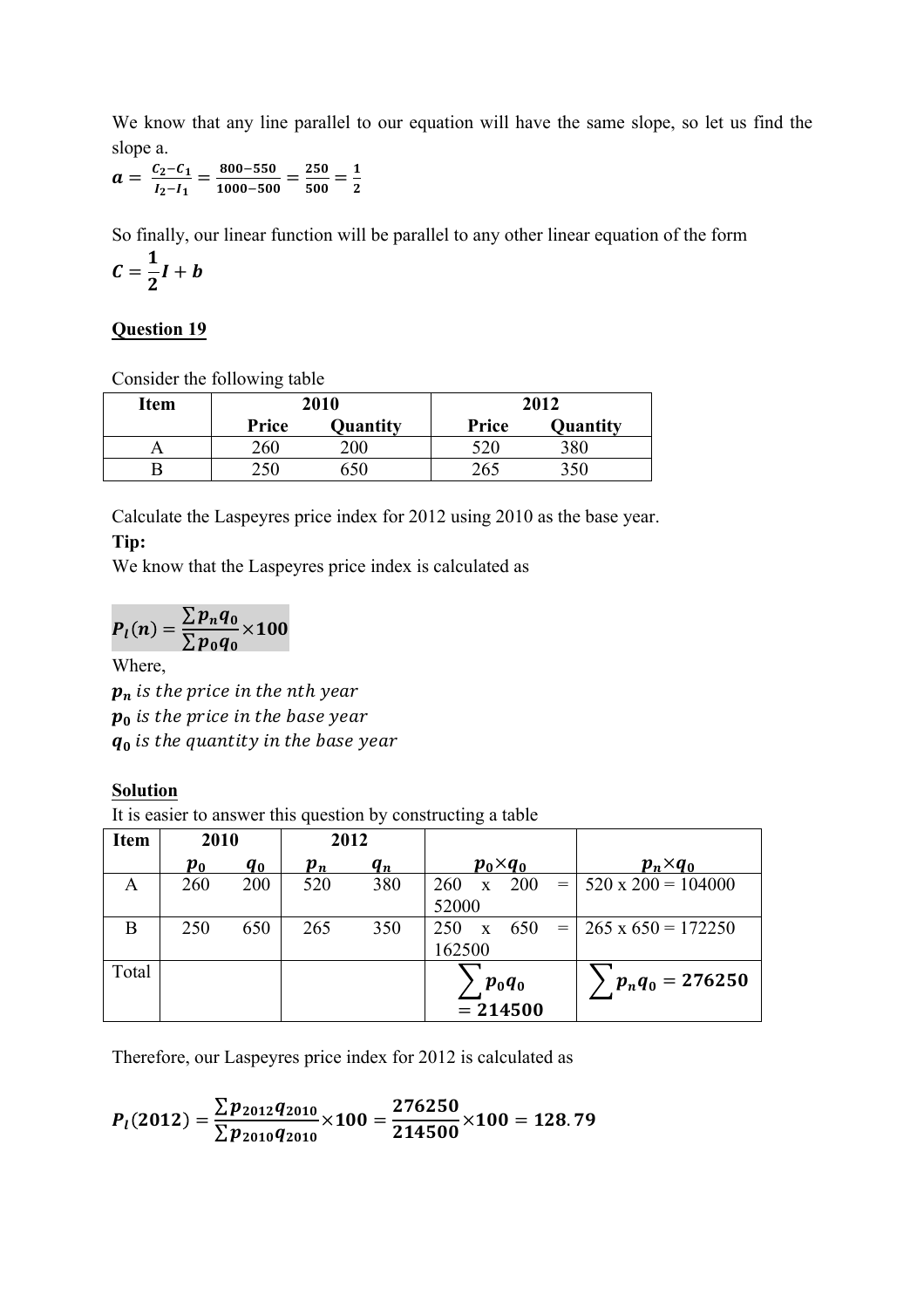## **Question 20**

At a certain point in time the South African rand (R) is converted to the American dollar (\$) at a rate of

#### $1.00\$  = R6.50

If an article costs \$15 in the USA, what is the number of articles that can be bought for R2 535?

**Tip:** To answer such questions, always convert the total amount you have to the currency of the goods. The goods in this case are "articles" which cost \$15, so we must convert our total rands of R2 535 to dollars so that we can answer the question.

## **Solution**

Let us first convert our total of R2 535 to dollars.

To do so, the first thing we must do is determine the exchange rate in dollars.

This can be interpreted as a ratio:

rand : dollar  $6.50 : 1$  $6.50$  $6.50$ ∶  $\mathbf{1}$ 6.50 ∶  $\mathbf{1}$ 6.50

Hence 1 rand is equal to  $\frac{1}{6.50}$  dollars. This is our exchange rate. If we multiply both sides of our ratio by 2 535 we get,

$$
1 \times 2535 : \frac{1}{6.50} \times 2535
$$
  
2535 : 390

This means out of 2535 rands we have 390 dollars to spend on articles. We already know that one article costs **\$15** and now we also know that we have **\$390** to spend.

Therefore, the number of articles we can afford is equal to:

390  $\frac{12}{15}$  = 26 articles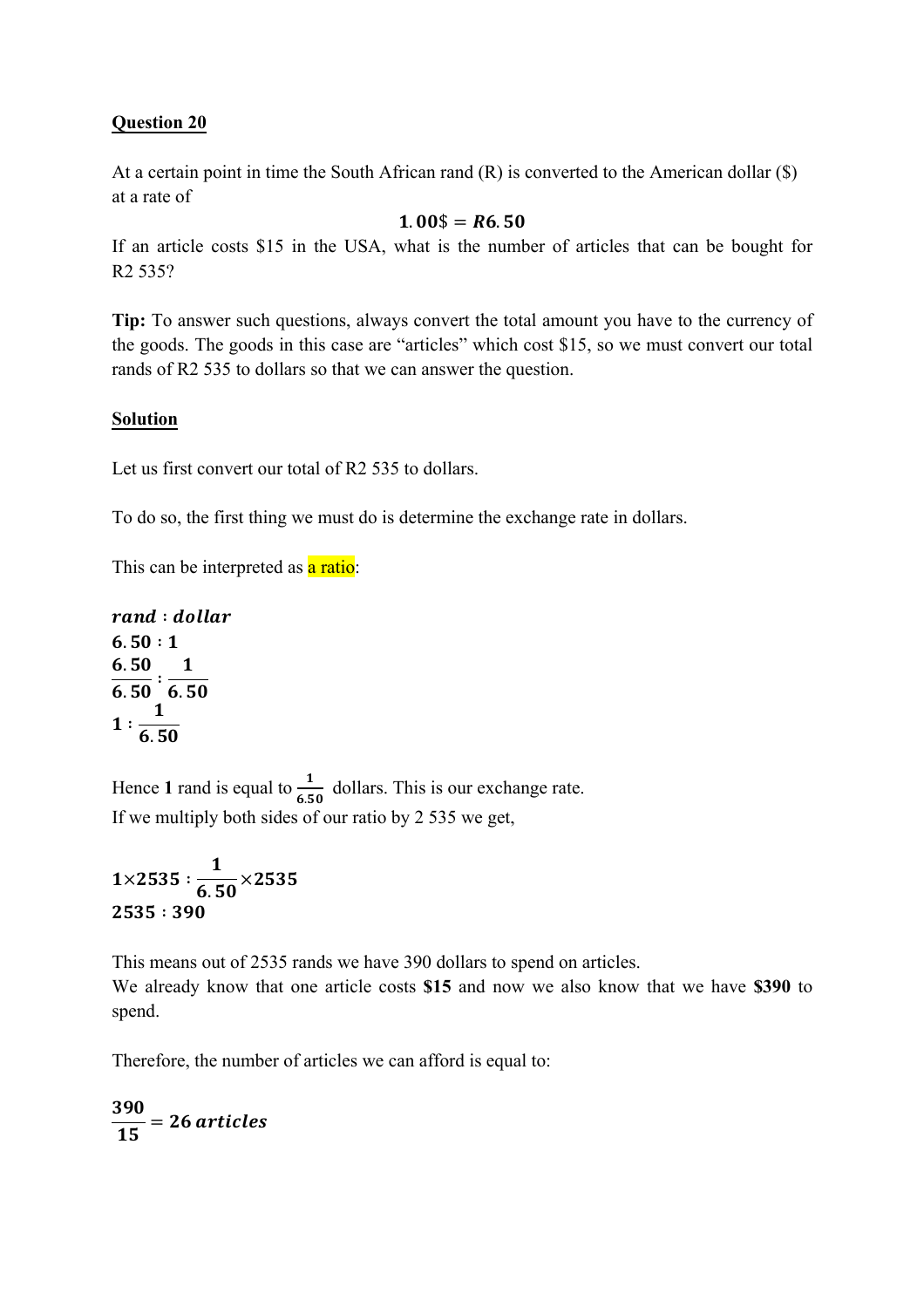## **Question 21**

You go into a foreign exchange bureau to buy US dollars for your holiday. You exchange £200 and receive \$343. When you get home you discover that you have lost the receipt. You know that the exchange bureau charges a fixed £4 fee on all transactions. Calculate the exchange rate used for your money.

**Tip:** The easiest way to tackle this kind of exchange rate question is to use a ratio.

## **Solution**

## **£ : \$**

We exchanged £200 but the question tells us that the bureau charges us £4 for a transaction. So in total we gave the bureau  $£200 + £4 = £204$ Therefore,  $£200 + £4: $343$ 

 $£204: $343$ 

£204 \$343 204 ∶ 204

 $£1: $1.681$ 

The exchange rate is therefore:  $£1 = $1.681$ 

## **Question 22**

Differentiate the function

$$
f(x) = -\frac{x^6}{2} + x^3 - \frac{4}{x} - 3x + 5
$$

**Tip:** Transform  $\frac{4}{x}$  to  $4x^{-1}$  before differentiating.

## **Solution**

The function f(x) can first be expressed as  $f(x) = -\frac{x^6}{2} + x^3 - 4x^{-1} - 3x + 5$ 

 $Since \frac{4}{x} = 4x^{-1}$ 

Differentiating gives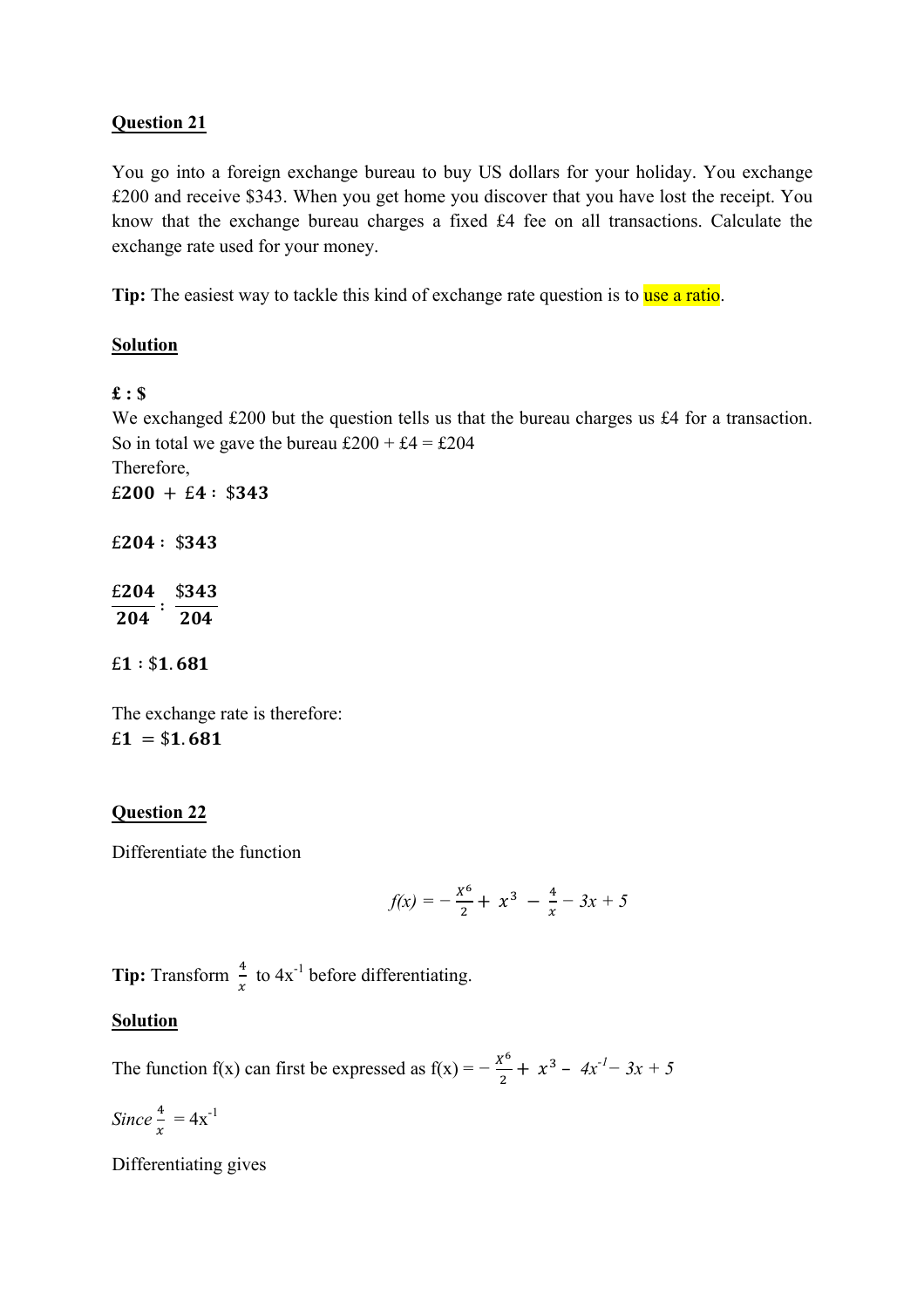$$
f^{1}(x) = -6\frac{x^{5}}{2} + 3x^{2} - (-1)4x^{2} - 3
$$

*Hence*

$$
f^{1}(x) = -3x^{5} + 3x^{2} + \frac{4}{x^{2}} - 3
$$

#### **Question 23**

*Suppose that the cost in rand for a daily production of x kilograms of copper is given by the function*

$$
C(x) = -\frac{1}{20}x^2 + 150x + 2200.
$$

Calculate the marginal cost to produce the  $1001<sup>th</sup>$  kilogram of copper.

**Tip:** you have to substitute 1000kg into the marginal cost function in order to determine the marginal cost for the  $1001<sup>th</sup>$  kg produced.

#### **Solution**

Differentiating the cost function

$$
C(x) = -\frac{1}{20}x^2 + 150x + 2200
$$

Gives the marginal cost function

$$
C1(x) = -(2) \frac{1}{20}x + 150
$$

$$
C1(x) = -\frac{1}{10}x + 150
$$

Substituting 1000kg into the marginal cost function gives the marginal cost for the  $1001<sup>th</sup>$  kg produced as follows

$$
C1(1000) = -\frac{1}{10}(1000) + 150
$$

$$
C1(1000) = 50
$$

Hence the cost of producing the  $1001<sup>th</sup>$  kilogram of copper is R50.

#### **Question 24**

The profit function to produce and sell x chairs is given by

$$
p(x) = -x^2 + 100x - 20
$$

Calculate the number of chairs that have to be produced and sold in order to maximize the profit.

**Tip:** Equate the marginal profit function to zero and solve for x.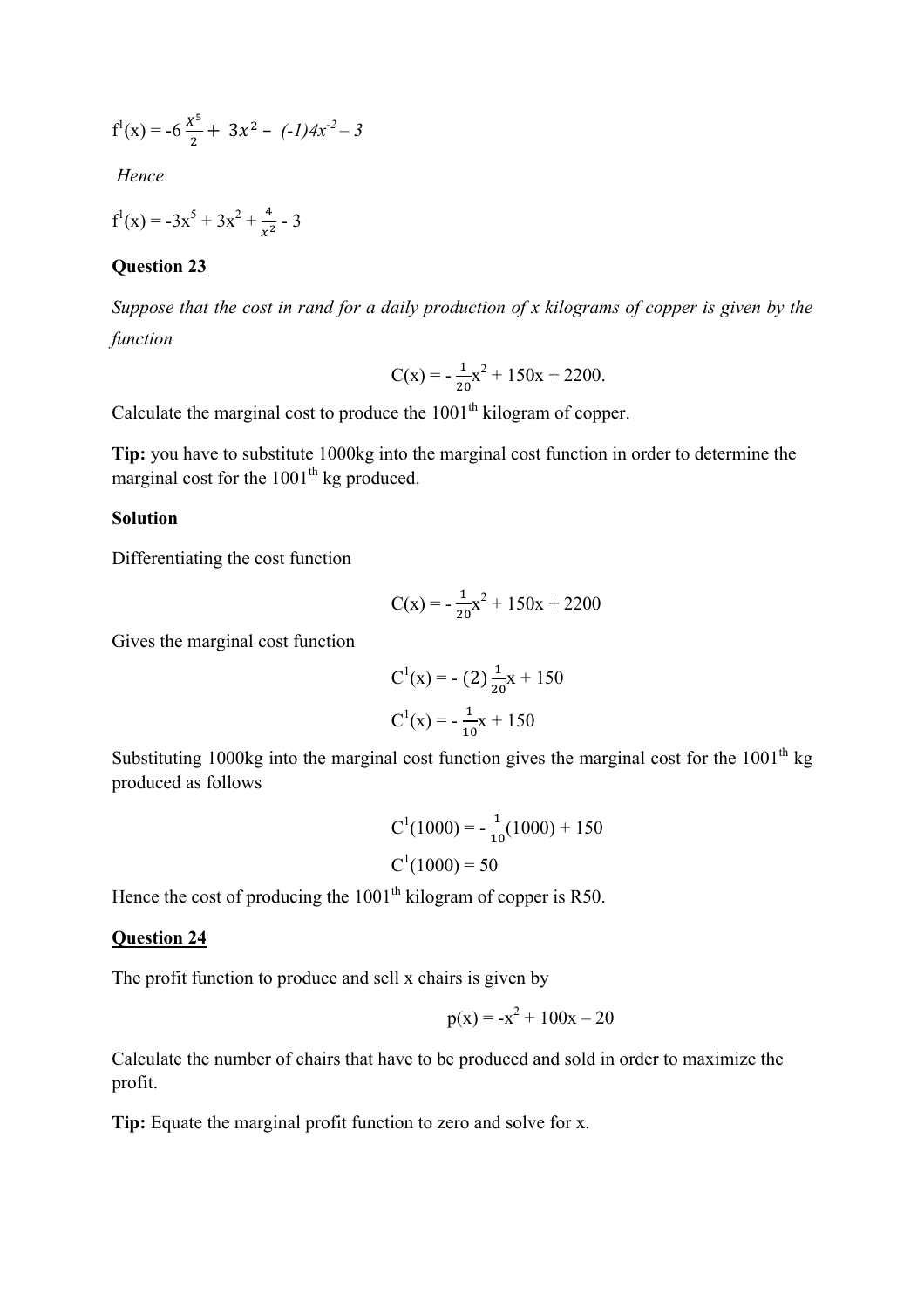#### **Solution**

Firstly calculate the marginal profit function by differentiating the profit function

$$
p(x) = -x^2 + 100x - 20
$$
to obtain  

$$
p^1(x) = -2x + 100
$$

The number of units that must be produced and sold to maximize the profit is obtained by equating the marginal profit to zero and solving for x.

Hence

 $P^{1}(x) = 0$  $-2x + 100 = 0$  solving gives  $2x = 100$  $x = 50$ 

## **Question 25**

Lindi invested R10 000 at 10% per annum **simple interest** for the first 5 years and thereafter at 15% per annum **simple interest** for the next 3 years. Calculate the value of the investment at the end of 8 years.

**Tip:** Use the formula  $S = P(1+RT)$  to find the accumulated sum after 5 years. This amount will then be used as the principal for the next 3 years.

#### **Solution**

We will use the formula  $S = P(1+RT)$  to find the accumulated sum after 5 years. This amount will then be used as the principal for the next 3 years.

 $P = R10000$  $R = 10\% = 0.10$  $T = 5$  years  $S = P (1+RT)$  $S = 10000(1+0.10(5))$  $S = 10000(1.5)$  $S = 15000$ 

This amount is used as the principal for the second part of the investment to find the new accumulated amount as follows

 $P = R15000$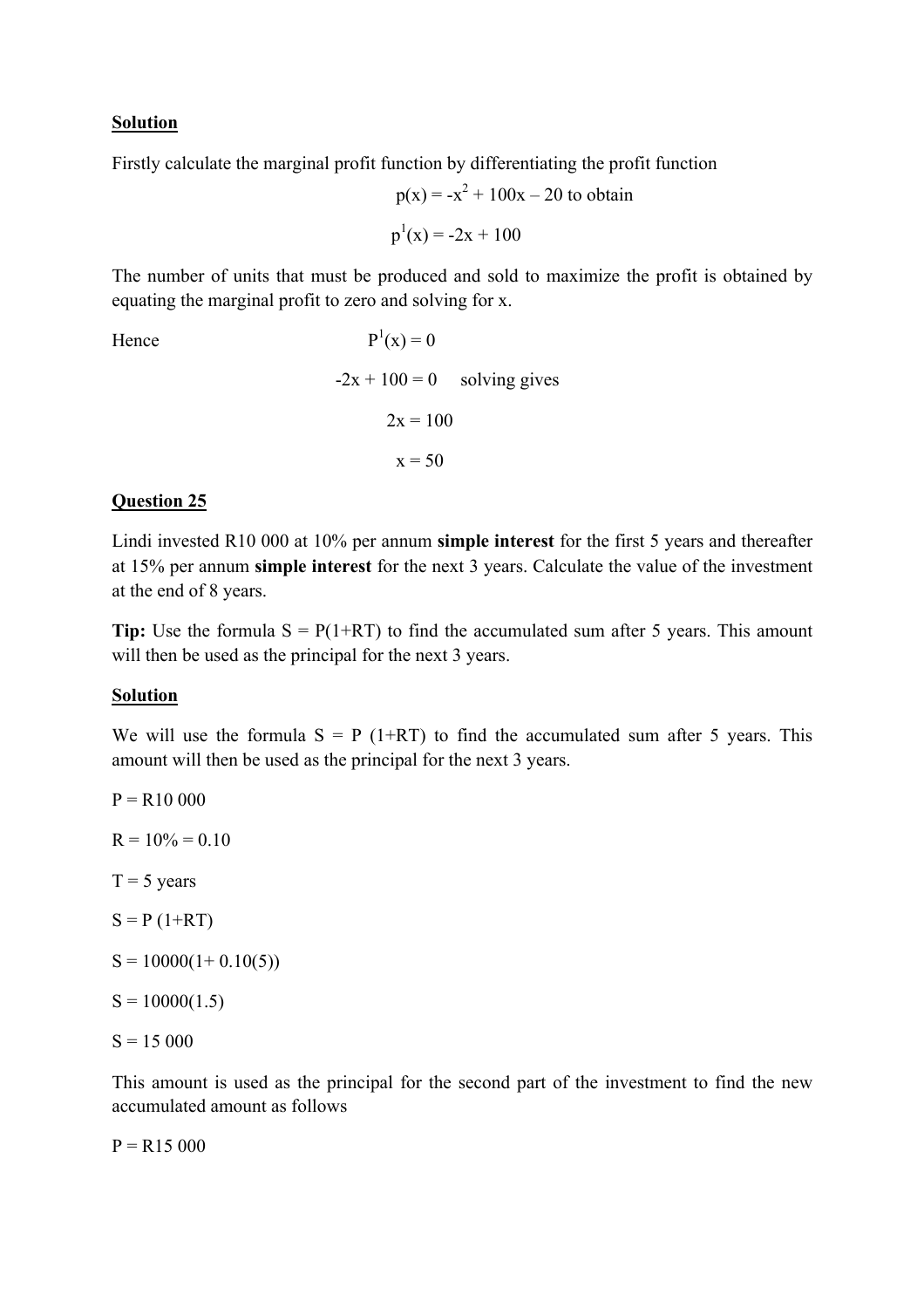$R = 15\% = 0.15$  $T = 3$  years  $S = P(1+RT)$  $S = 15000(1 + 0.15(3))$  $S = 15000(1.45)$  $S = 21,750$ 

## **Question 26**

Peter receives R16 375 when taking out a loan from a lender with the simple discount rate of 14.5%. The loan has to be repaid in fifteen months' time. Calculate the amount that he as to repay.

**Tip:** Note that the time is given in months. You have to convert it to years by dividing by 12. Secondly, you can use the discount formula  $P = S(1 - dT)$  to solve for S.

## **Solution**

In this question, we have to convert the time to years.

$$
P = R16\,375
$$

$$
d = 14.5\% = 0.145
$$

$$
T = \frac{15}{12} = 1.25 \text{ years}
$$

$$
P = S (1 - dT)
$$

Substituting into the formula gives

$$
16\ 375 = S (1 - 0.145(1.25))
$$
  
\n
$$
16\ 375 = S (1 - 0.18125)
$$
  
\n
$$
16\ 375 = S (0.81875)
$$
  
\n
$$
S = \frac{16\ 375}{0.81875}
$$
  
\n
$$
S = 20\ 000
$$

## **Question 27**

You invest R12 000 at 15% simple interest per year. The investment amounts to R20 100. Calculate the period of the investment in months.

**Tip:** Use the future value formula  $S = P(1 + RT)$  to find the period of investment, T.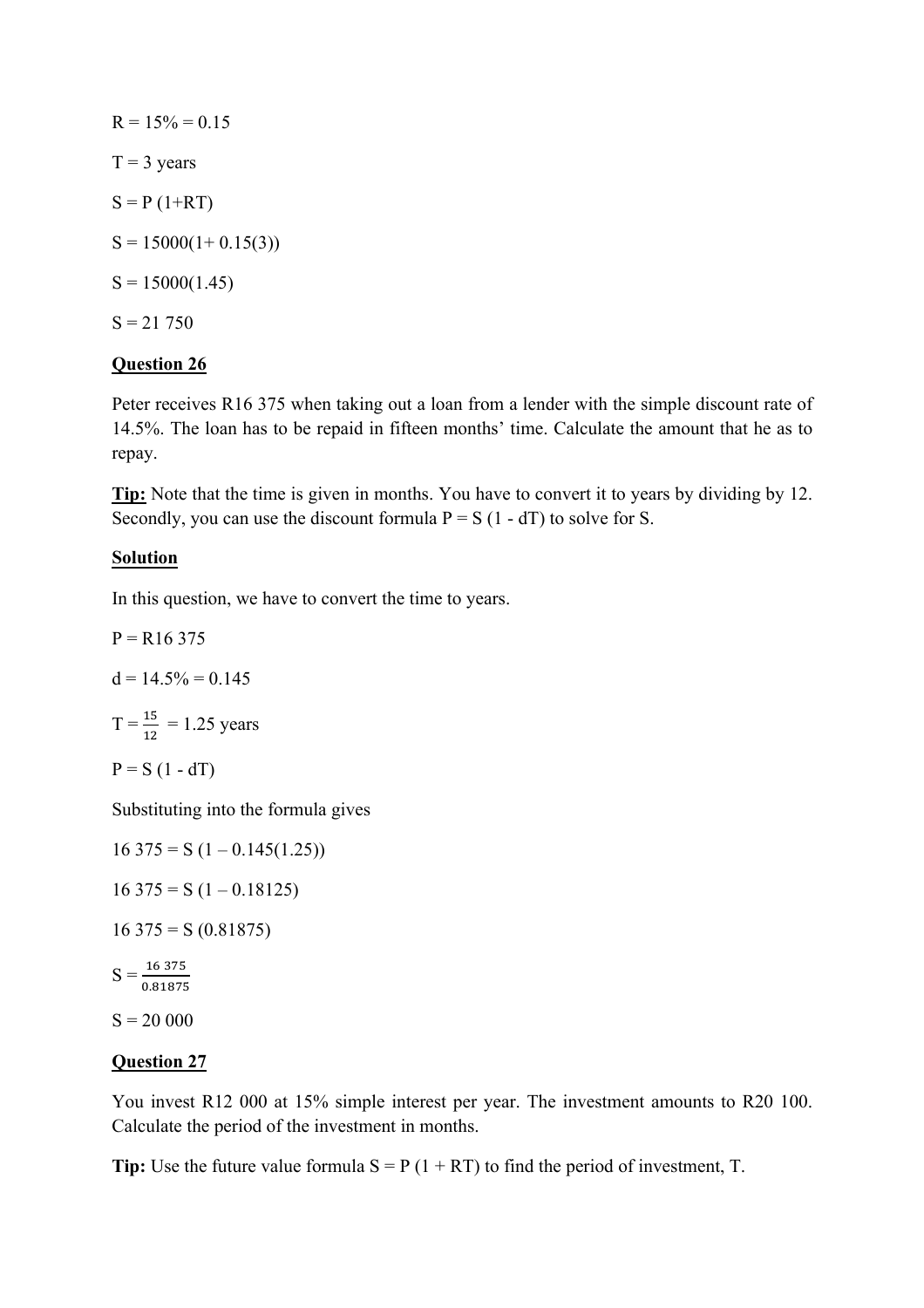#### **Solution**

Use the future value formula  $S = P(1 + RT)$ , to find the period of investment, T as follows

 $S = 20 100$  $P = 12000$  $R = 15% = 0.15$  $S = P (1 + RT)$ 

 $20 100 = 12 000 (1 + 0.15T)$  hence

 $20 100 = 12 000 + 1800T$ 

 $20 100 - 12 000 = 1800T$ 

8 100 = 1800T

$$
T=\frac{8\,100}{1800}
$$

 $T = 4.5$  years.

In order to get the time in months, we will multiply 4.5 by 12 to get 54 months.

#### **Question 28**

You invest R15 000 at 16.5% per year, compounded monthly. The investment amounts to R40 097.17. Calculate the period of the investment in months.

**Tip:** Use the formula  $S = P(1 + R)^T$ , to find the investment period. You will need to use logarithms in order to find T.

#### **Solution**

Future value,  $S = 40097.17$ 

Present value,  $P = 15000$ 

Effective Interest rate per month  $=$   $\frac{16.5\%}{12}$   $=$  0.01375 (it is the effective interest rate paid every month since it is compounded monthly)

Substituting into the formula  $S = P(1 + R)^T$  gives

 $40097.17 = 15000(1 + 0.01375)^T$ 

 $40097.17 = 15000(1.01375)^T$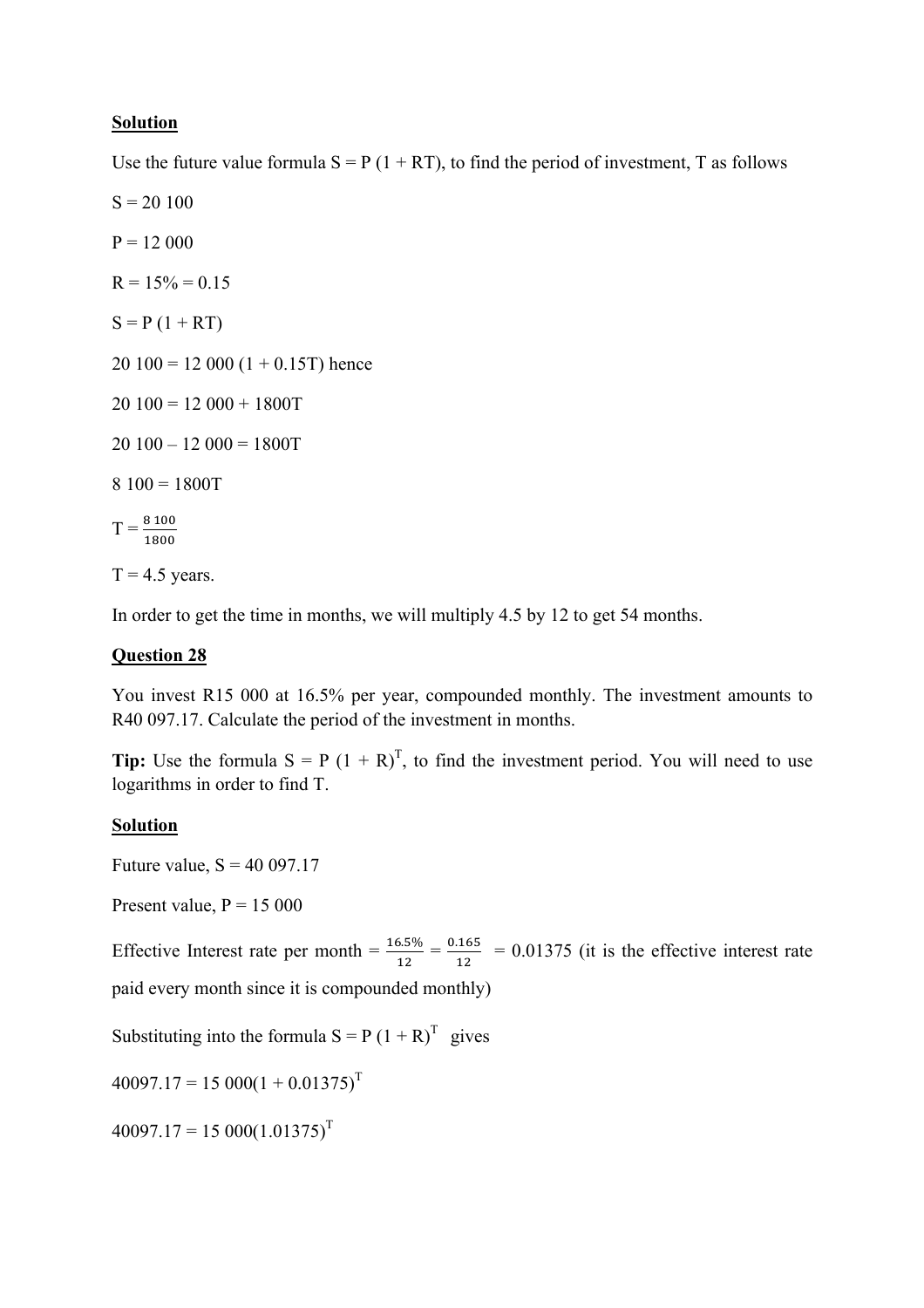$\frac{40097.17}{15000} = (1.01375)^T$  $2.67314 = (1.01375)^T$ 

Taking logs of both sides in order to solve for T gives

 $Log (2.67314) = T Log (1.01375)$ 

 $T = \begin{bmatrix} \frac{\log 2.67314}{\log 1.01375} \end{bmatrix}$ 

 $T = 72$  months

#### **Question 29**

Johan will need R35 000 for his daughter's first year's university fees starting in 4 years' time. How much money should he invest now, to provide for the first year of study if the interest rate is calculated at 18% per year, compounded annually?

**Tip:** Use the formula  $S = P(1 + R)^T$  to find the present value, P.

#### **Solutions**

Future value,  $S = 35000$ 

Time,  $T = 4$  years

Effective Interest rate per year  $18\% = 0.18$  (it is the effective interest rate paid every year since it is compounded annually)

Substituting into the formula  $S = P(1 + R)^T$  gives

```
35\,000 = P(1 + 0.18)^4
```

```
35 000 = P (1.18)^4
```

```
P = \frac{35\ 000}{1.18^4}
```
 $P = 1805261$ 

We could have easily solved the question using the recommended calculator as follows

2ndF CA 2ndF P/Y 1 ENT ON/C +/- 35 000 FV 18 I/Y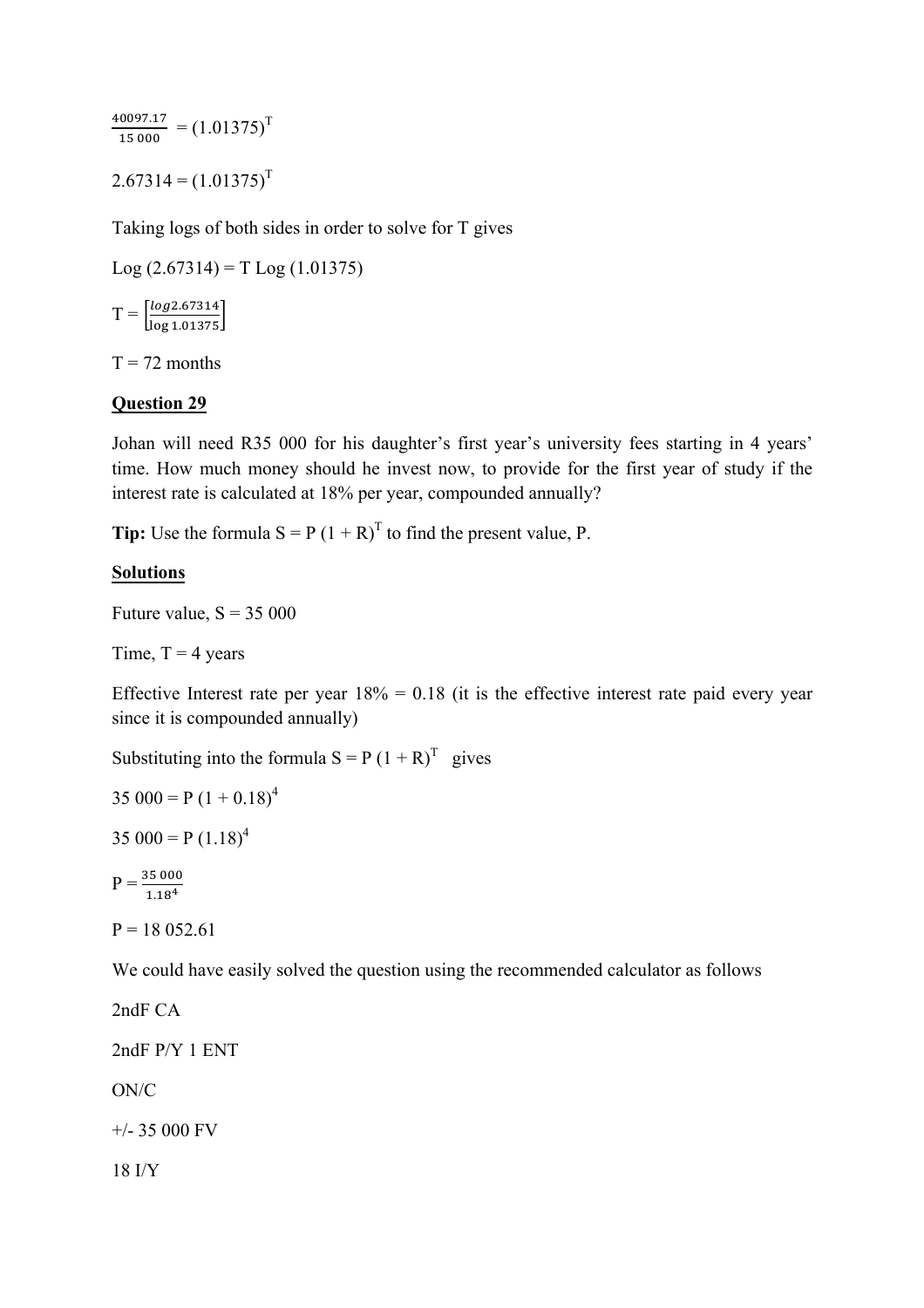4 2ndF xP/Y N

COMP PV

 $PV = 18052.61$ 

## **Question 30**

Thabo starts a small business and takes out a loan of R50 000. He agrees to repay R20 000 at the end of 2 years, and then follow up with another payment of R25 000 one year later. After 5 years he expands his business and takes out an additional loan of R75 000, and agrees to repay R55 000 one year later and the rest of his debt at the end of the third year. If the interest rate is 16% per year compounded annually, calculate the final payment.

**Tip:** The key thing in this question is to draw a timeline of this scenario. Secondly, find the accumulated amounts of both the debts and payments at the time the last payment is made. Finally, equate total payments to total obligations and solve for the unknown.

## **Solution**

The future value of the payments at the end of 8 years must be equal to the future value of both loans at the end of 8 years.

Hence, at time T = 8, the future values are calculated using  $S = P (1 + R)^T$  as follows:

20 000  $(1 + 0.16)^6 + 25\,000\,(1 + 0.16)^5 + 55\,000\,(1 + 0.16)^2 + X = 50\,000\,(1 + 0.16)^8 +$ 75 000  $(1 + 0.16)^3$ 20 000  $(1.16)^6 + 25\,000\,(1.16)^5 + 55\,000\,(1.16)^2 + X = 50\,000\,(1.16)^8 + 75\,000\,(1.16)^3$  $48\,727.93 + 52\,508.54 + 74008.00 + X = 163\,920.74 + 117\,067.20$  $175\,244.47 + X = 280\,987.94$  $X = 280$  987.94 – 175 244.47  $X = 105743.47$ 

Hence the final payment is R105 743.47

## **Question 31**

John pays R2 500 at the end of each quarter into a sinking fund for 9 years. Interest is 18% per year compounded quarterly. Calculate the amount John will receive at the end of 9 years.

**Tip:** use the future value annuity formula.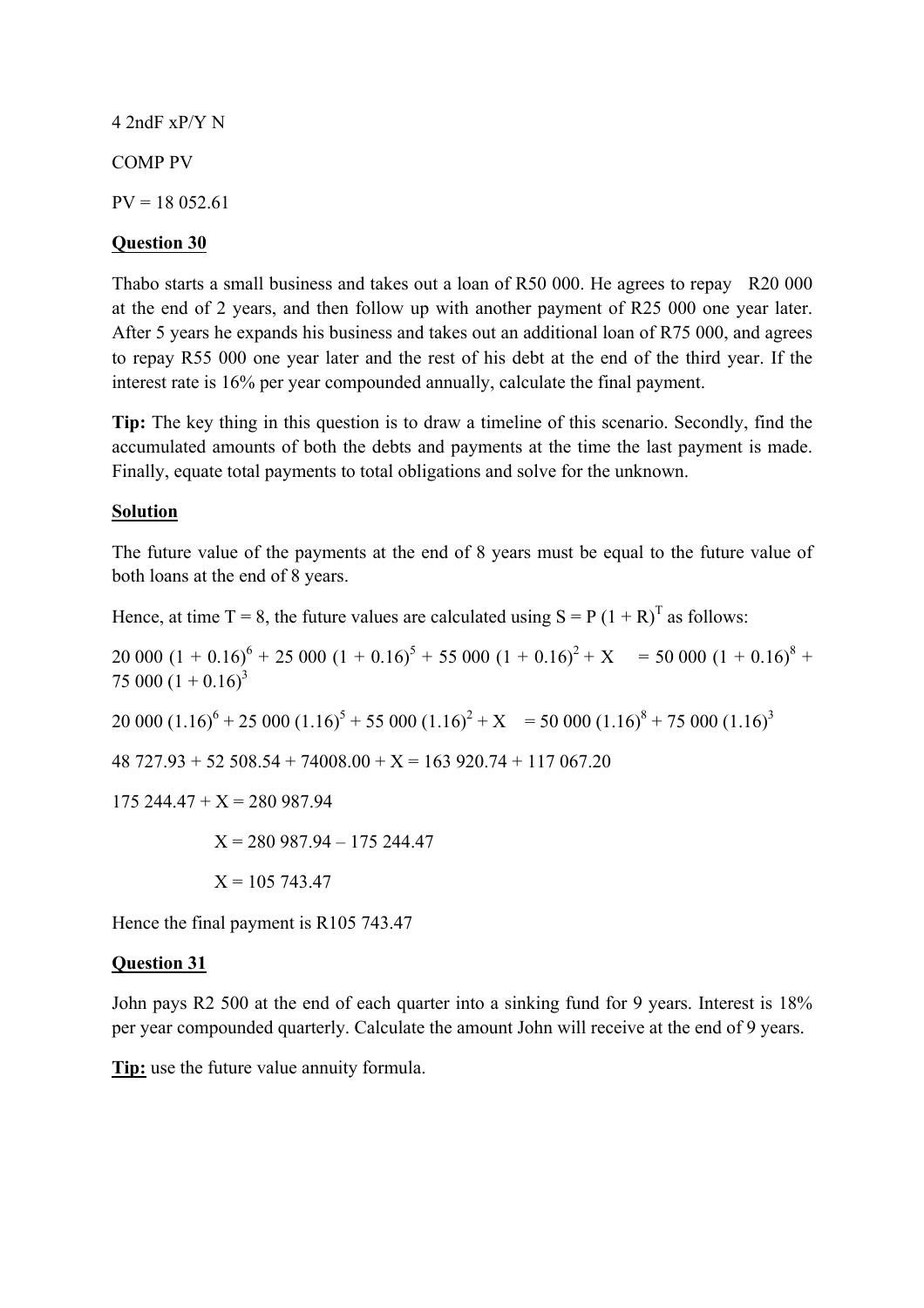## **Solution**

Payment,  $R = 2,500$ 

Effective Interest rate per quarter  $=$   $\frac{18\%}{4}$   $=$  0.045 (it is the effective interest rate paid every quarter since it is compounded quarterly)

Number of payments,  $n = 36$ ,  $(9 \times 4$  quarters in a year)

We will use the Future value annuity formula to find the future value, S as follows:

$$
S = R \left[ \frac{(1+i)^{n} - 1}{i} \right]
$$
  

$$
S = 2 \ 500 \left[ \frac{(1+0.045)^{36} - 1}{0.045} \right]
$$

 $S = 215,409.91$ 

We could have easily solved the question using the recommended calculator as follows

2ndF CA 2ndF P/Y 4 ENT ON/C +/- 2 500 PMT 18 I/Y 9 2ndF xP/Y N COMP FV  $FV = 215,409,91$ 

## **Question 32**

Nandi wants to invest R3 500 *at the end of each second quarter* for 7 years. The investment will earn 11.5% per year, compounded half yearly. Calculate how much she will accumulate at the end of the 7 years.

**Tip:** use the future value annuity formula. Note that paying an amount at the end of each second quarter is the same as paying it half yearly.

#### **Solution**

Payment,  $R = 3,500$ 

Effective Interest rate per half year =  $\frac{11.5\%}{2} = \frac{0.115}{2} = 0.0575$  (it is the effective interest rate paid every half year since it is compounded half yearly)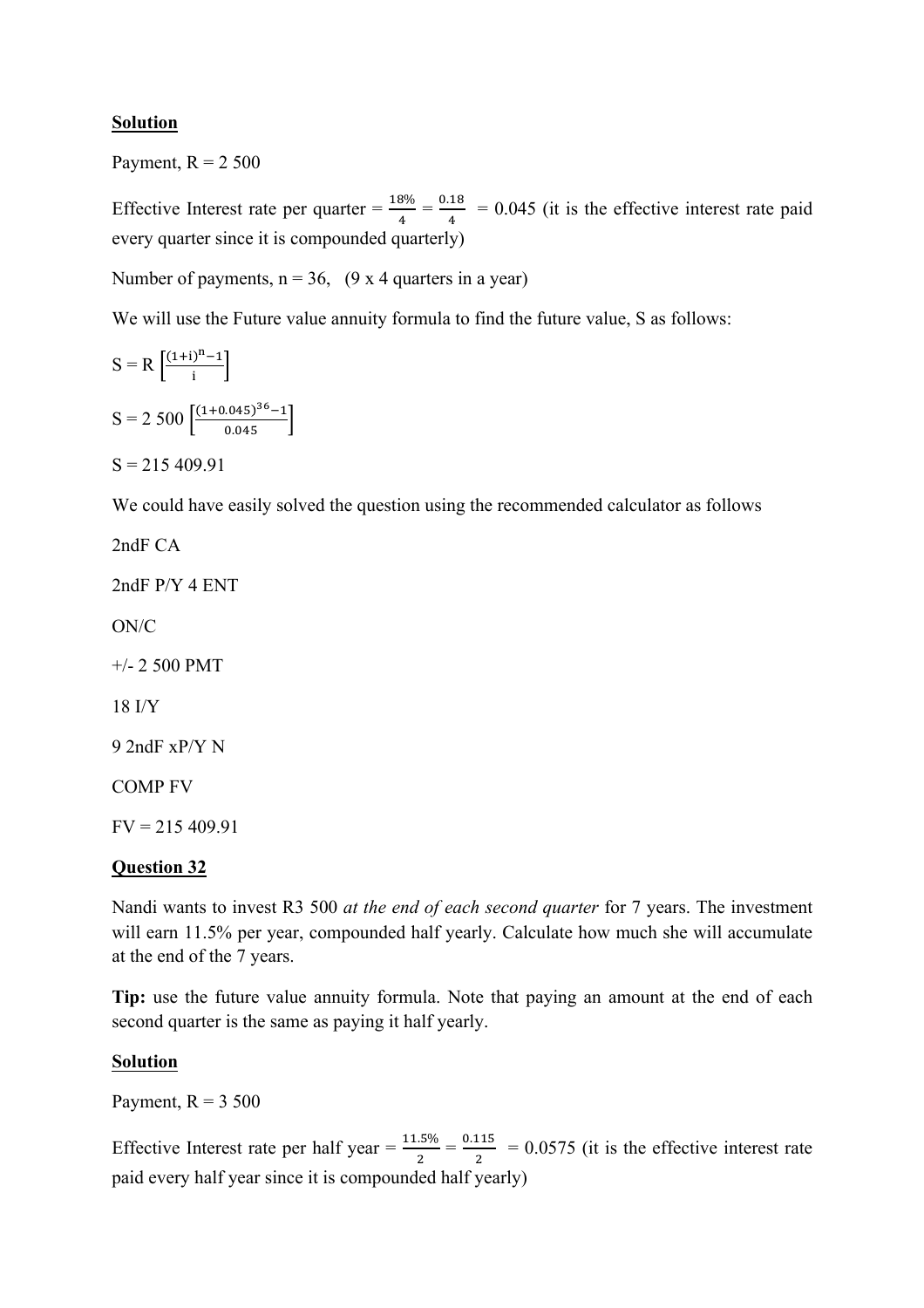Number of payments,  $n = 14$ ,  $(7 \times 2 \text{ half years in a year})$ 

We will use the Future value annuity formula to find the future value, S as follows:

$$
S = R \left[ \frac{(1+i)^{n} - 1}{i} \right]
$$
  
\n
$$
S = 3\ 500 \left[ \frac{(1+0.0575)^{14} - 1}{0.0575} \right]
$$
  
\n
$$
S = 72\ 275.62
$$

We could have easily solved the question using the recommended calculator as follows

2ndF CA 2ndF P/Y 2 ENT ON/C +/- 3 500 PMT 11.5 I/Y 7 2ndF xP/Y N COMP FV  $FV = 72 275.62$ 

# **Question 33**

## Anthony wants to invest the same amount of money at the end of each quarter for five years. The investment will earn 9% interest per year, compounded quarterly. Calculate the amount of each quarterly payment if he wants to accumulate R50 000 at the end of 5 years.

**Tip:** Use the future value annuity formula to calculate the quarterly payment.

#### **Solution**

Future value,  $FV = 50000$ 

Effective Interest rate per quarter =  $\frac{9\%}{4} = \frac{0.09}{4} = 0.0225$  (it is the effective interest rate paid every quarter since it is compounded quarterly)

Number of payments,  $n = 20$ , (5 x 4 quarters in a year)

We will use the Future value annuity formula to find the payment, R as follows:

$$
S = R \left[ \frac{(1+i)^{n} - 1}{i} \right]
$$
  
50 000 = R \left[ \frac{(1+0.0225)^{20} - 1}{0.0225} \right]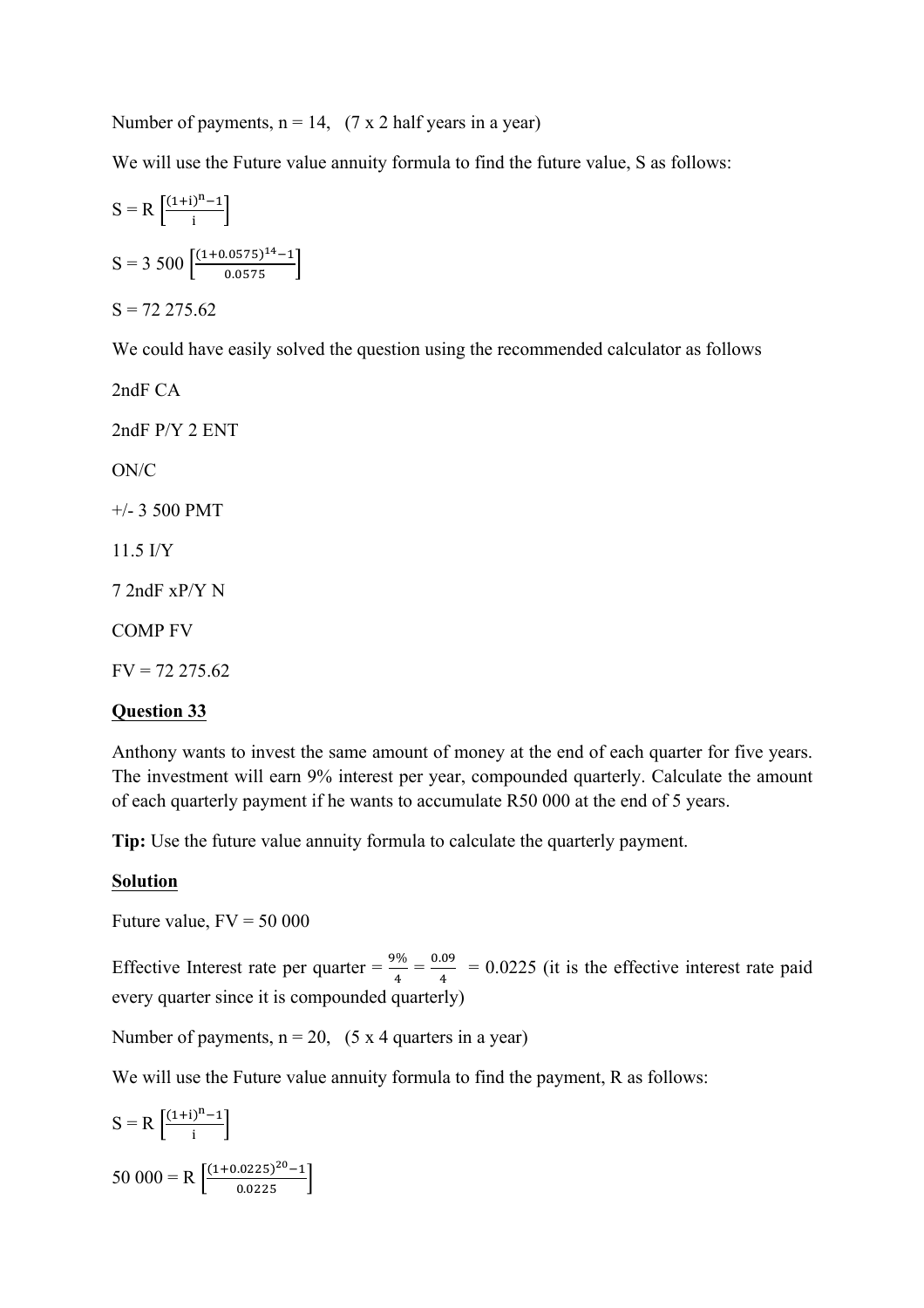$50\ 000 = 24.9115R$  $R = \frac{50\,000}{24.9115}$  $R = 2007.11$ 

## **Question 34**

Andile takes out a five year loan to buy her dream car. The loan is financed at 15% per year compounded monthly and her monthly payments are R4 150. In addition to the loan, she makes a deposit of R30 000 on the car. Calculate the price of the car.

**Tip:** use the present value annuity formula to find the present value of the payments. Then add R30 000 to get the price of the car.

#### **Solution**

Payment,  $PMT = 4$  150

Effective Interest rate per month  $=$   $\frac{15\%}{12}$   $=$   $\frac{0.15}{12}$   $=$  0.0125 (it is the effective interest rate paid every month since it is compounded monthly)

Number of payments,  $n = 60$ ,  $(5 \times 12 \text{ months in a year})$ 

We will use the present value annuity formula to find the present value, P as follows:

$$
P = R \left[ \frac{(1+i)^{n} - 1}{i(1+i)^{n}} \right]
$$
  
\n
$$
P = 4 \ 150 \left[ \frac{(1+0.0125)^{60} - 1}{0.0125(1+0.0125)^{60}} \right]
$$
  
\n
$$
P = 4 \ 150 \left[ \frac{(1.0125)^{60} - 1}{0.0125(1.0125)^{60}} \right]
$$

$$
P = 174\,443.56
$$

Hence the cost of the car is R204 443.56 (174 443.56 + 30 000 deposits)

We could have easily solve the question using the recommended calculator as follows

2ndF CA 2ndF P/Y 12 ENT ON/C +/- 4 150 PMT 15 I/Y 5 2ndF xP/Y N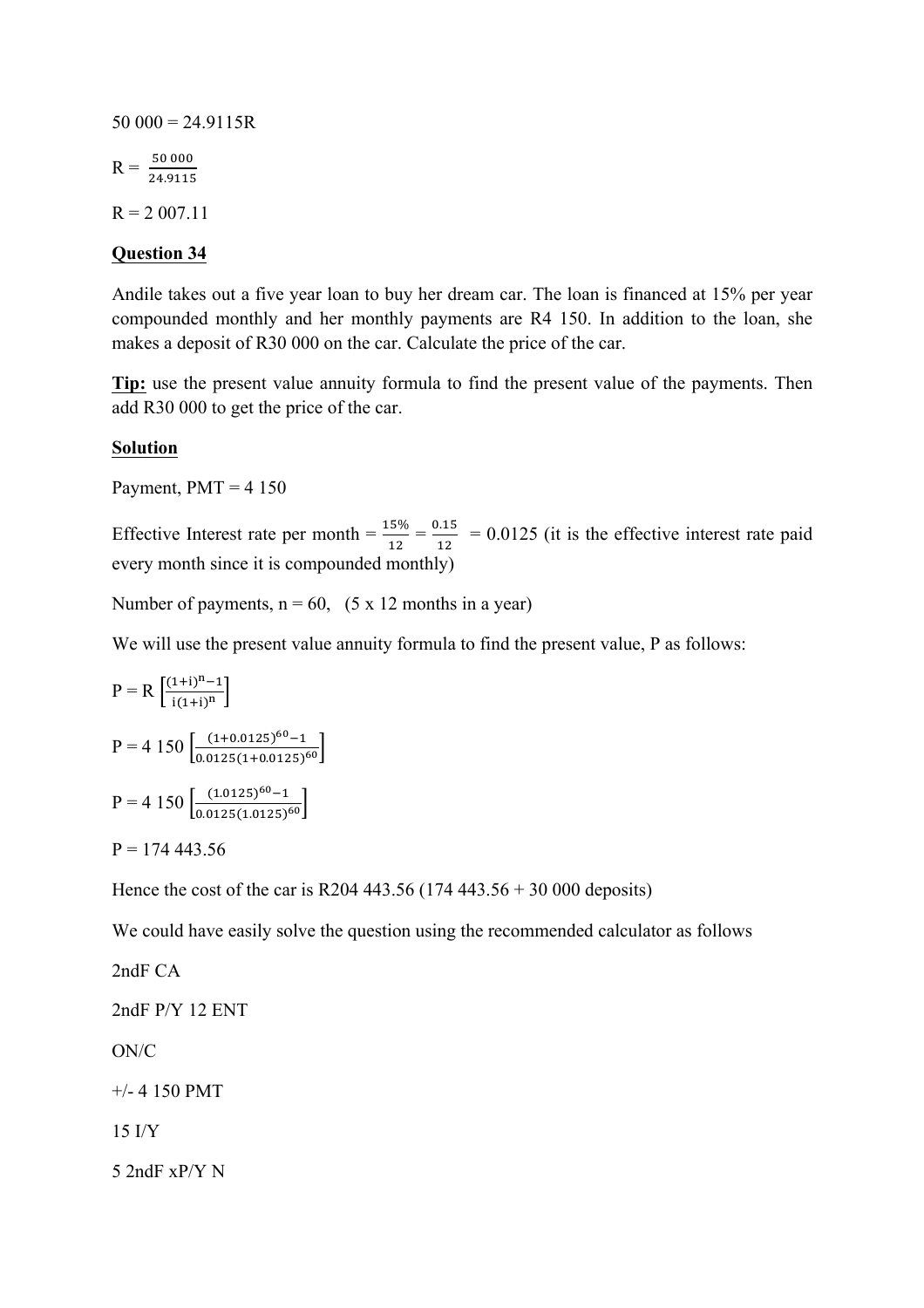#### COMP PV

#### $PV = 174443.56$

#### **Questions 35, 36 and 37 are based on the following information**

*Sandra buys a house for R480 000. She has to pay a 20% deposit and takes out a loan from the bank for the balance. The loan is amortised over a period of 20 years by means of equal monthly payments. The interest rate is 21% per year, compounded monthly.* 

#### **Question 35**

Calculate Sandra's monthly payment.

**Tip:** you have to subtract the deposit amount from R480 000 in order to know the value of the loan. Then use the present value annuity formula to find the monthly payment.

#### **Solution**

Deposit amount =  $20\%$  of 480 000 = 96 000

The present value,  $PV = R384\,000$  (R480 000 – R96 000) since he paid a deposit.

Effective Interest rate per month  $=$   $\frac{21\%}{12}$   $=$   $\frac{0.21}{12}$   $=$  0.0175 (it is the effective interest rate paid every month since it is compounded monthly)

Number of payments,  $n = 240$ , (20 x 12 months in a year)

We will use the present value annuity formula to find the payment, R as follows:

$$
P = R \left[ \frac{(1+i)^{n} - 1}{i(1+i)^{n}} \right]
$$
  
384 000 = R  $\left[ \frac{(1+0.0175)^{240} - 1}{0.0175(1+0.0175)^{240}} \right]$   
384 000 = R  $\left[ \frac{(1.0175)^{240} - 1}{0.0175(1.0175)^{240}} \right]$   
384 000 = 56.2543R  
R =  $\frac{384\,000}{}$ 

 $R = \frac{384\,000}{56.2543}$ 

$$
R = 6\,826.15
$$

We could have easily solve the question using the recommended calculator as follows

2ndF CA

2ndF P/Y 12 ENT

ON/C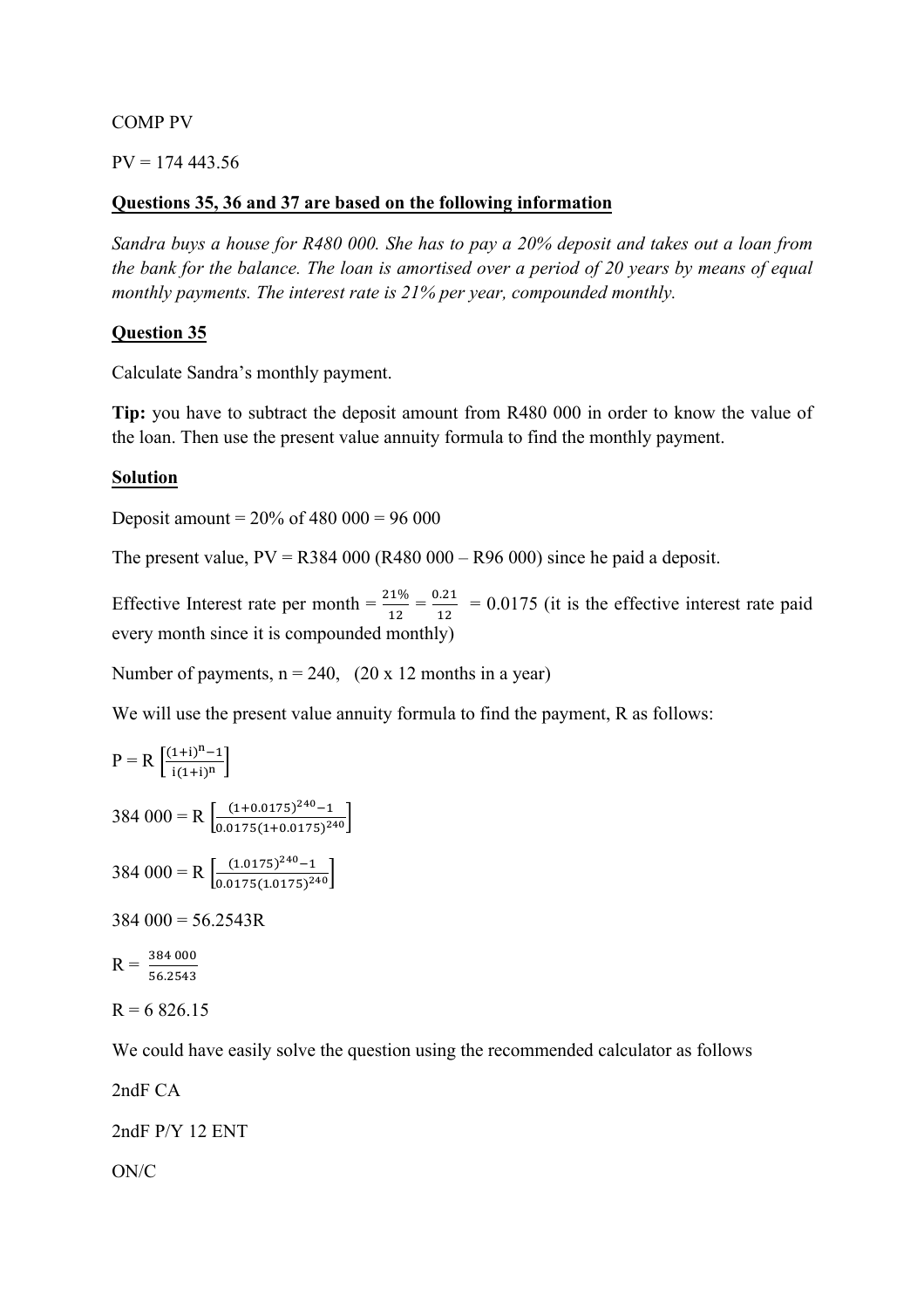+/- 384 000 PV 21 I/Y 20 2ndF xP/Y N COMP PMT  $PMT = 6,826,15$ 

## **Question 36**

Considering an amortisation schedule, calculate the interest due at the end of the first two months.

**Tip:** Draw up an amortisation table for two months and determine the interest due.

#### **Solution**

The amortization table for the loan is as follows

| Month | Outstanding balance at   Interest due at the   payment |                  |             | Principal repaid |
|-------|--------------------------------------------------------|------------------|-------------|------------------|
|       | beginning of month                                     | end of the month |             |                  |
|       |                                                        |                  |             |                  |
|       | 384 000                                                | 6 7 2 0          | 6 8 2 6 .15 | 106.15           |
|       |                                                        |                  |             |                  |
|       | 383 893.85                                             | 6 7 18 14        | 6 8 2 6 .15 | 108.01           |
|       |                                                        |                  |             |                  |

Note that the interest due at the end of month one is

 $384\,000(1.0175) - 384\,000 = 6\,720$ 

The principal repaid =  $6826.15 - 6720 = 106.15$ 

Principal outstanding at the beginning of year two  $=$  384 000 – 106.15  $=$  383 893.85

Interest due at the end of the 2nd month = 383 893.85(1.0175) – 383 893.85 = 6 718.14

The principal repaid =  $6826.15 - 6718.14 = 108.01$ 

#### **Question 37**

Calculate the outstanding principal after 10 years.

**Tip:** find the present value of the last ten years of monthly instalments that have not yet been paid using the present value annuity formula.

#### **Solution**

The outstanding balance is calculated by working out the present value of the last 120 (240- 120) remaining monthly payments. From the previous calculation, we know that the monthly payment is R6 826.15